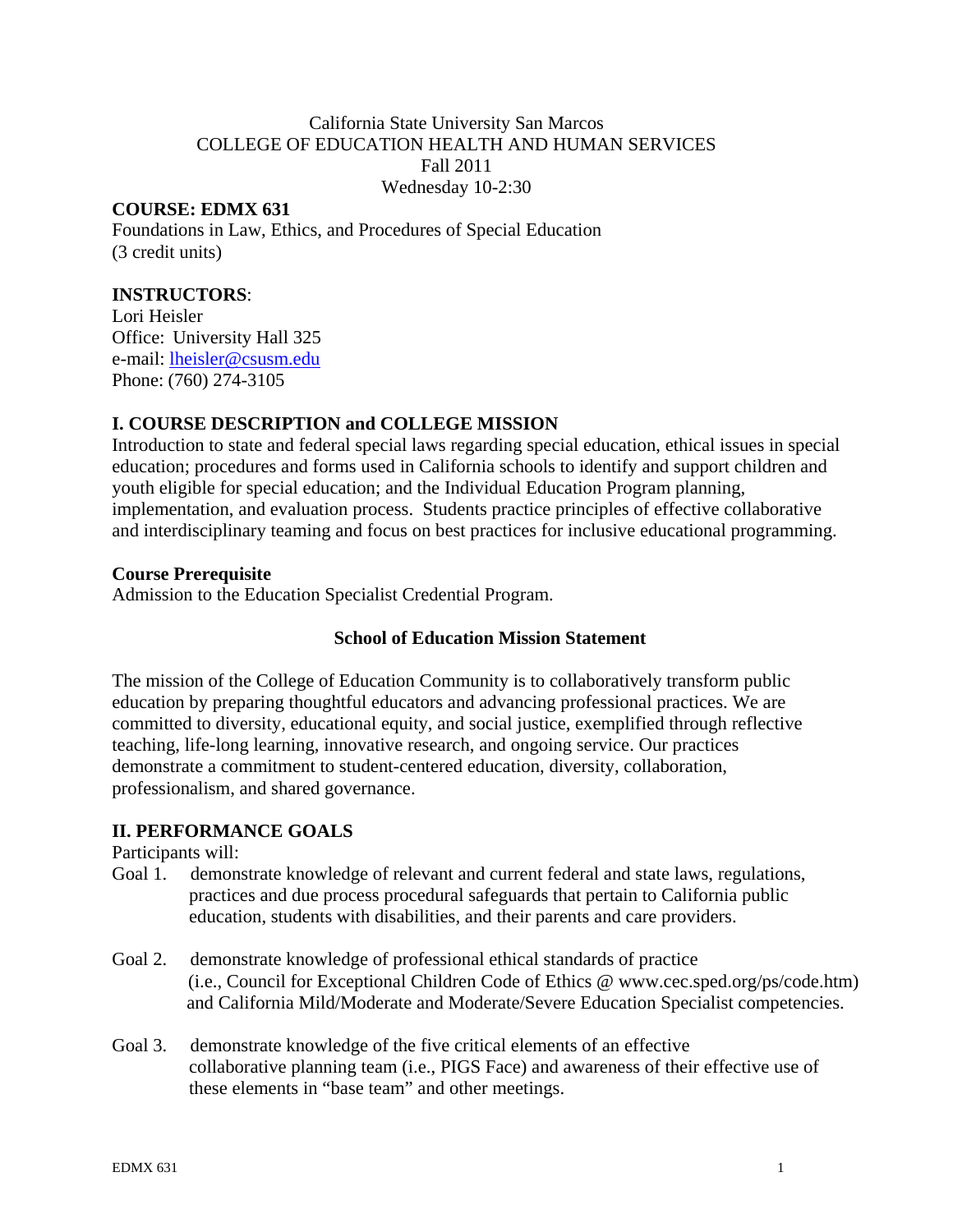- Goal 4. demonstrate knowledge of and skill in using strategies for working effectively and collaboratively with family members and others (e.g., educators, administrators, paraprofessionals, community agency and related service personnel) to design, implement, and evaluate IEPs for individual learners.
- Goal 5. demonstrate knowledge of co-teaching approaches to facilitate student inclusion in general education and learning of the core curriculum from highly qualified teachers.
- Goal 6. demonstrate understanding of the roles, rights, and responsibilities of special educators, related services personnel, classroom teachers, administrators, parents and students with disabilities in implementing the Individuals with Disabilities Education Improvement Act (IDEIA), the Americans with Disabilities Act (ADA), and the Vocational Rehabilitation Act of l973 (Section 504) and related California special education laws and regulations.
- Goal 7. demonstrate knowledge of and competence in the Individual Education Program (IEP) development and implementation process (i.e., screening; nonbiased and familycentered assessment; eligibility determination; IEP development to access the core general education curriculum; development of goals and measurable objectives; identification of necessary modifications and accommodations to curriculum, instruction, and assessment; identification of needed supports and services, placement decision making; determination of accommodations for participation in school-wide, district-wide, and state assessments.
- Goal 8. demonstrate knowledge of the Response to Intervention (RTI) framework for proactive interventions to reduce special education referral.
- Goal 9. demonstrate skills in developing meaningful standards-based IEP goals to enable learner access to the core curriculum.

# **III. BOOKS, WEB SITES, AND OTHER MATERIALS NEEDED FOR CLASS Online Books:**

www.cde.ca.gov/sp/se/ds/index.asp California Department of Education (2008/2009). *California special education programs: A composite of laws*  $(30<sup>th</sup>/31<sup>st</sup>$  ed.). Sacramento: Author. As of January 2010, it is available only via the online search site

Disability Rights of California (www.pai-ca.org). *Special Education Rights and Responsibilities.* Accessible on the web at www.pai-ca.org. Note: At the Resources & Publications button, select special education. (SERR)

# **IEP Forms:**

Special education forms for San Diego Unified School District and North Coastal Consortium for Special Education (NCCSE) on moodle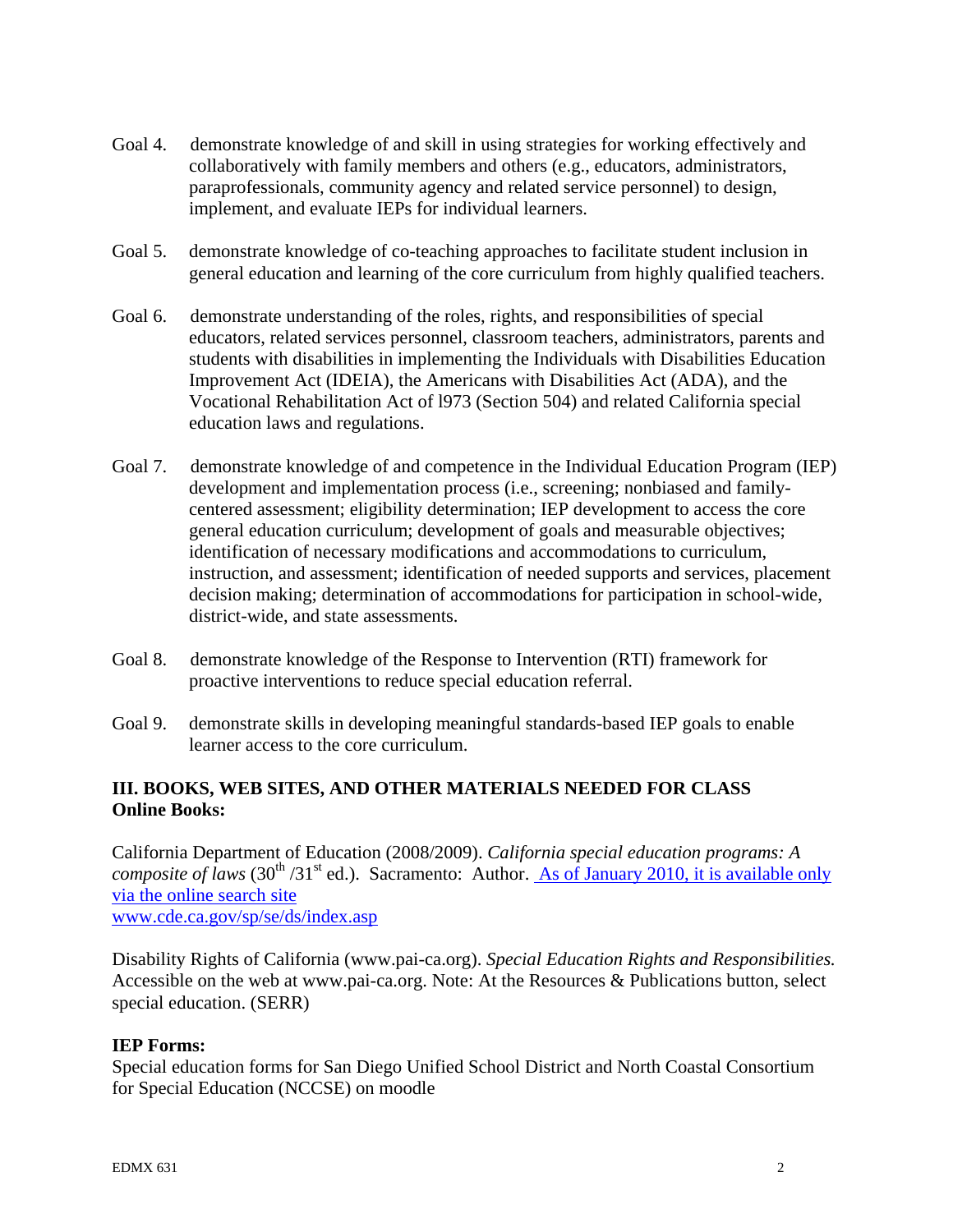NCCSE Procedural Safeguards (on moodle)

#### **Selected Web Sites:**

www.calstat.org/publications/pdfs/Transition\_final\_08.pdf (Transition to Adult Living) www.calstat.org (CalSTAT - California Services for Technical Assistance & Training) www.carsplus.org (CARS+ website) www.cde.ca.gov/sp/se/sr/selinks.asp (California Dept. of Education Special Ed. Resources) www.cec.sped.org/ps/code.htm (CEC Code of Ethics) www.interventioncentral.org (Response to Intervention and other resources, go to RTI\_WIRE and download links) www.nichcy.org (National Information Center for Children and Youth with Disabilities) www.rtinetwork.org (RTI Action Network) www.sdcoe.net/rti/?loc=home (San Diego County Office of Education  $RtI<sup>2</sup>$  home page) www.wrightslaw.com (Wrights Law) www.asha.org

www.csha.org

#### **IV. Schedule of Classes**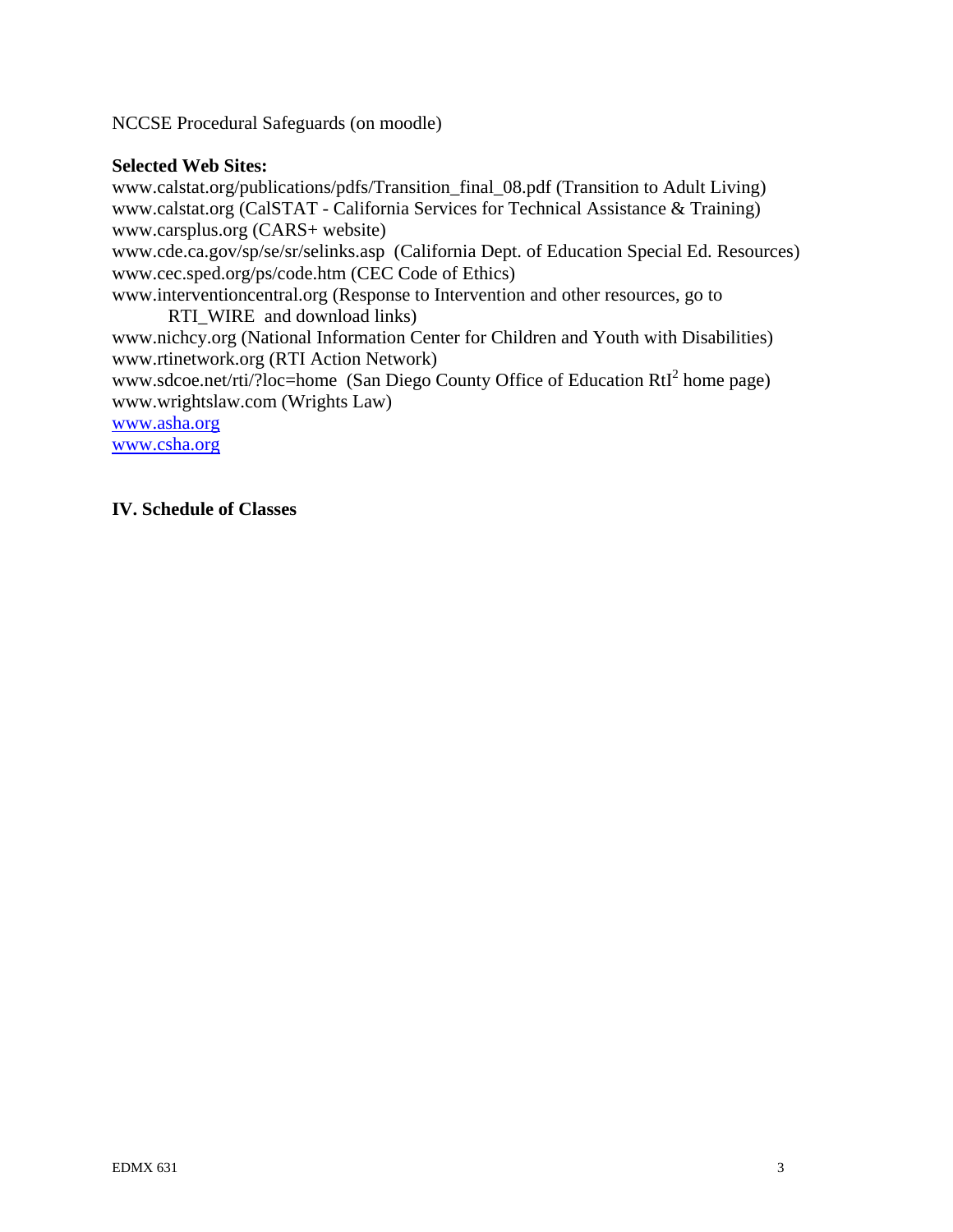| Class #     | <b>Class</b>                                                                                                                                                                                                    | <b>Readings</b>                                       | <b>Assignments</b>                                                               |
|-------------|-----------------------------------------------------------------------------------------------------------------------------------------------------------------------------------------------------------------|-------------------------------------------------------|----------------------------------------------------------------------------------|
| & Date      | <b>Topics</b>                                                                                                                                                                                                   |                                                       | <b>Due</b>                                                                       |
| #1<br>8/31  | <b>Collaborative Teaming</b><br><b>Acronym Jargon Busting;</b><br>Form Base Teams;<br>Types of IEPs;<br>IDEIA 2004 & IEP Cycle<br>Timelines & eligibility;<br>Confidentiality;<br>RTI & LD eligibility;<br>LRE, | As posted on<br>moodle                                | <b>Complete Base</b><br>Team Mtg. #1 in class                                    |
| #2<br>9/7   | Eligibility/Dismissal<br>criteria<br>Practice Goal Writing;<br>Practice wrting IEPs<br><b>Practice Reporting IEP</b><br>data at meetings<br>Team decisions                                                      | As posted on<br>moodle                                | <b>Complete Base</b><br>Team Mtg. #2 in class                                    |
| #3<br>9/14  | <b>ASHA Code of Ethics</b><br><b>Service Delivery Issues</b><br><b>Schools</b><br><b>Access and Advocacy</b>                                                                                                    | As posted on<br>moodle                                | <b>Complete Base</b><br>Team Mtg. #3 in class                                    |
| #4<br>9/21  | 10 am Guest: Pam<br>Danowsky<br>Procedural Safeguards                                                                                                                                                           | <b>NCCSE</b><br>Procedural<br>Safeguards<br>on moodle |                                                                                  |
| #5<br>9/28  | 10 am Guest: Dawn Dully-<br><b>Special Education</b><br>Administration                                                                                                                                          | As posted on<br>moodle                                | Procedural Safeguard Assignment<br><b>Complete Base</b><br>Team Mtg. #4 in class |
| #6<br>10/5  | Guest: Kathleen Catteral<br>Legal Issues for SLPs<br>working in the healthcare<br>setting                                                                                                                       | As posted on<br>moodle                                | Base Team Notebook hand in;                                                      |
| #7<br>10/12 | <b>Guest: Suzanne Moineau</b><br>Ethical Issues in<br>Licensure/Expert Witness<br><b>Service Delivery Issues</b>                                                                                                | As posted on<br>moodle                                | Code of Ethics Paper                                                             |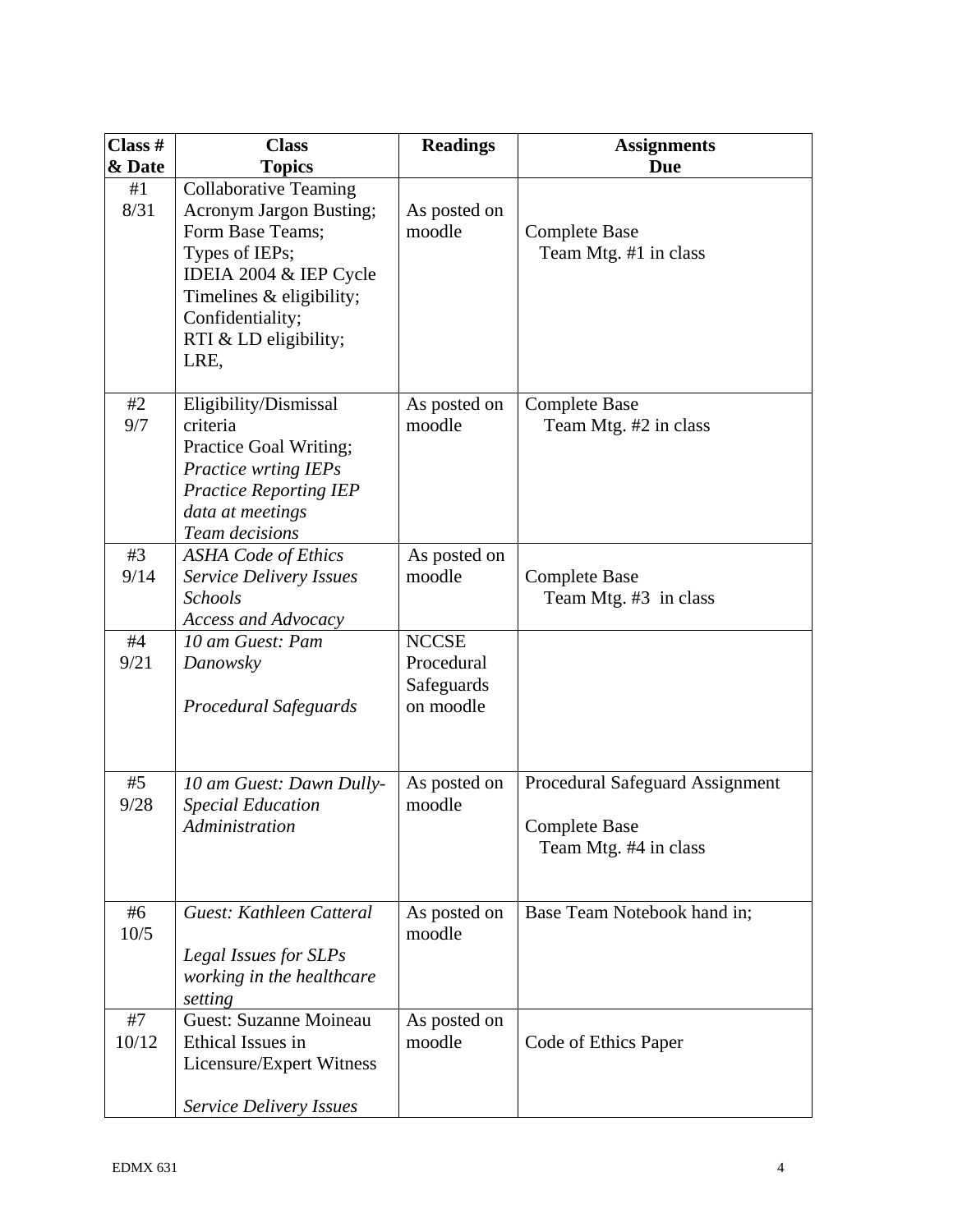|             | Healthcare                                           |                   |
|-------------|------------------------------------------------------|-------------------|
|             | Role Playing IEP meetings<br>Review Exam Study Guide |                   |
| #8<br>10/19 | Final Exam                                           | Hand in Final IEP |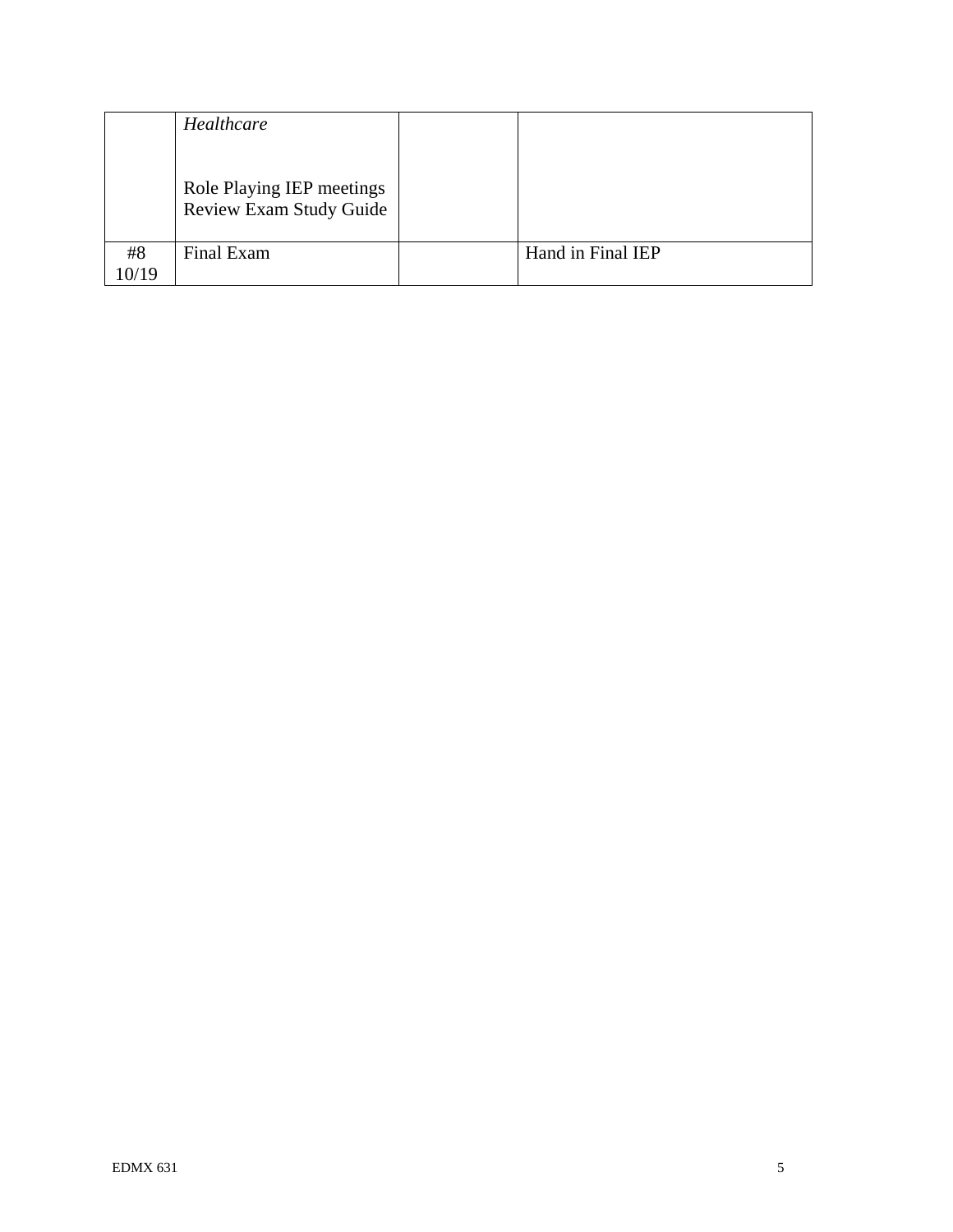# **V. PROFESSIONAL AND ADMINISTRATIVE REQUIREMENTS**

- 1. Attend all class sessions and base team meetings. Be on time. Please call the instructor when you are unable to attend class or when you will be late. It is the policy of the CSUSM College of Education that any student who misses 20% or more of class time, class sessions, and base team meetings may not receive a passing grade for a course.
- 2. "Person-first" language (e.g., "Student with ADHD" rather than "ADHD student;" "Johnny who happens to have Down syndrome" rather than "My Down syndrome student") must be used throughout all written and oral assignments and discussions.
- 3. Word process all written documents. Keep a copy of all of your work. You will want these copies for your records and for potential future use as professional portfolio entries.
- 4. Complete and submit all assignments on or before the due dates for full credit. If you have extraordinary circumstances that impact completion of your assignments, please let the instructor(s) know. Any time that you have questions or concerns, please contact the instructor(s) immediately.
- 5. Participate in class discussions and group activities and demonstrate positive interpersonal skills with classmates and guests.
- 6. Select a class "buddy" or two (e.g., Base Team teammates) to ensure that you receive handouts, class notes, and other information when you must miss class. Buddy: Telephone: e-mail: Fax:

7. Academic Honesty Policy and Plagiarism. Students are expected to adhere to standards of academic honesty and integrity, as outlined in the Student Academic Honesty Policy. All assignments must be original work, clear and error-free. All ideas/material that are borrowed from other sources must have appropriate references to the original sources. Any quoted material should give credit to the source and be punctuated accordingly. The instructor reserves the right to discipline any student for academic dishonesty, in accordance with the general rules and regulations of the university. Disciplinary action may include the lowering of a grade, a failing grade for the assignment or the class as a whole, or dismissal from the program or university.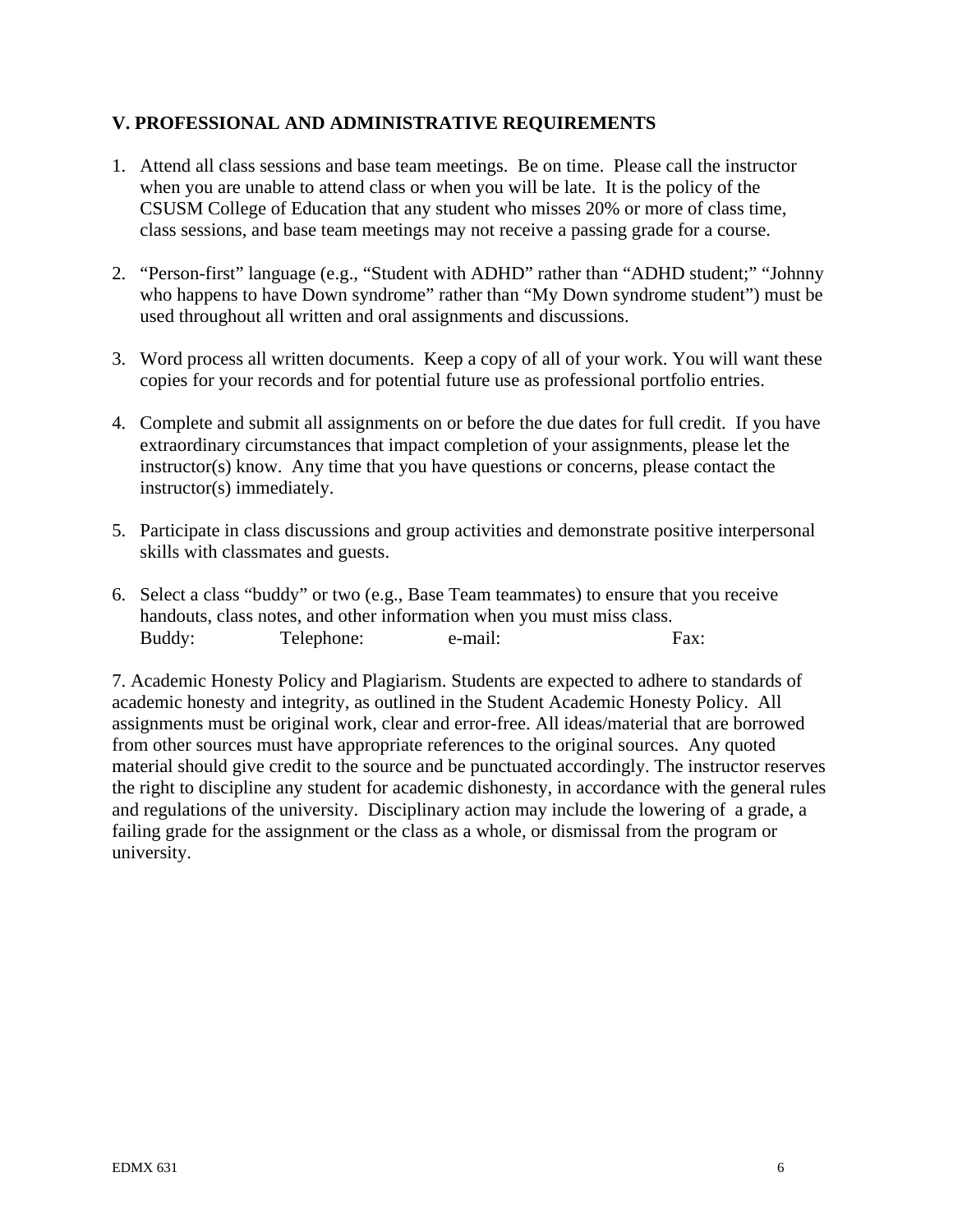# **VI. COURSE FEATURES**

.

#### **Students with Disabilities Requiring Reasonable Accommodations**

Students must be approved for services by providing appropriate and recent documentation to the Office of Disable Student Services (DSS). This office is located in Craven Hall 5205, and can be contacted by phone at (760) 750-4905, or TTY (760) 750-4909. Students authorized by DSS to receive reasonable accommodations should meet with their instructor during office hours or, in order to ensure confidentiality, in a more private setting.

# **Academic Writing Requirement**

This course ensures that the university's minimum 2,500-word per course writing requirement is met through the course assignments, reflections, and TaskStream postings for Level I Education Specialist standards assigned to this course.

# **VII. SCHOLASTIC REQUIREMENTS**

# **College of Education Attendance Policy**

 *Governance Community, December, 1997).* Due to the dynamic and interactive nature of courses in the COE, all students are expected to attend and actively participate in all classes. Students must attend at least 80% of class time to receive a passing grade for the course (at the discretion of the instructor). Should there have extenuating circumstances, notify the instructor immediately. *(Adopted by the COE* 

# **Grading Scale (in percentages):**

Consistent with requirements set forth by the School of Education and the Office of Graduate Studies and Research, the minimal acceptable grade for passing a course in the ComDis Program is a B. A review of the student's performance will need to be conducted should s/he earn less than a B in any course. Please note that CSUSM requires graduate students to maintain a cumulative GPA in all coursework towards the MA of 3.0. Should your GPA all below a 3.0, you will be placed on Academic Probation and you will have one semester to bring your GPA back above a 3.0 or you will be disqualified from the program.

Students need to pass all graded assignments with a B or better to demonstrate acquisition of skills and knowledge towards meeting the standards for practice. Students may be offered an opportunity to redo/retake a single assignment at the instructor's discretion. Any assignment requiring a make-up will receive a 20% reduction in possible points for that assignment. If a student receives less than a B on the makeup, or receives less than a B on more than one assignment, the student will be obligated to repeat the course. Please note that CSUSM only allows for two courses to be retaken at the MA level. Should you earn less than a B in more than two courses, you will be disqualified from the program. Make-ups are intended to offer a second opportunity for students to demonstrate competence on important standards so as to avoid academic probation. Make-ups are not intended to improve grades or GPA. Please be advised that each student is expected to operate in a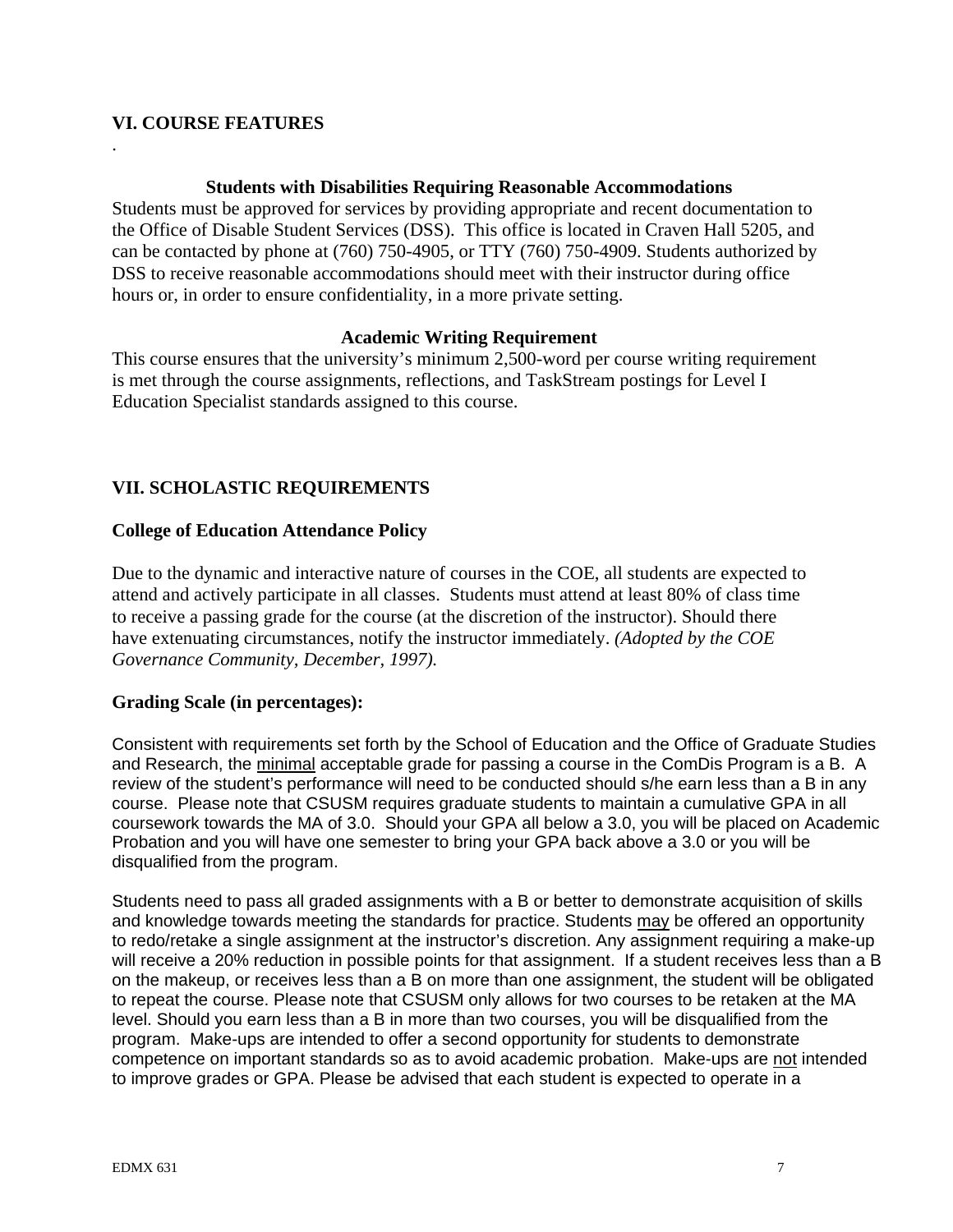professional manner and present her/his best work the first time. Make-ups need to be scheduled within 1 week of receipt of the 'failed' grade.

Any scholarly, professional writing assignment will be subjected to grading based on the Communicative Sciences and Disorders Graduate Writing Assessment Rubric. All writing assignments must be submitted in both hard copy AND through the Cougar Courses container. You will be expected to adhere to the Academic Honesty Policy and use APA style referencing in all professional writing.

#### **Letter grade (percentage total points)**

| $A = 93$ and above         | $A = 90.00 - 92.99$ |                  |
|----------------------------|---------------------|------------------|
| $B+ = 88.00 - 89.99$       | $B = 83 - 87.99$    | $B = 80 - 82.99$ |
| $C_{\rm{+}}$ = 78.00-79.99 | $C = 73 - 77.99$    | $C = 70 - 72.99$ |
| $D+ = 68.00 - 69.99$       | $D = 63 - 67.99$    | $D = 60 - 62.99$ |
| $F - 59.99$ and below      |                     |                  |

Assignments graded on the Communicative Sciences and Disorders Graduate Writing Assessment Rubric are graded on a 4 point scale. The conversion is as follows:  $4 = A = 95$  points = exceeds standards  $3 = B = 85$  points = meets standards  $2 = C = 75$  points = approaching, but does not meet standards  $1 = D = 65$  points = fails to meet standards

Students are expected to turn all work in when it is due. Work submitted late, but within one week of the due date will be reduced by one letter grade. Work received over one week late receives no credit. Your work will be graded on both content (detail, logic, synthesis of information, depth of analysis, etc) and mechanics (grammar, syntax, spelling, format, uniformity of citations, etc). You are entering into a professional career that requires mastery of the written language. You will be graded on such

# **Base Team Meetings (40 maximum points)**

Base Teams, formulated at the beginning of the course, meet regularly and use the "Team Meeting Worksheet" format to practice collaborative teaming skills, complete assignments, and generally support one another. Each team is required to create a team notebook (e.g., 3-ring binder with dividers) that compiles Team Meeting worksheets, team products, and group processing outcomes.

Participation in base team meetings is mandatory. Documented attendance and participation (via team meeting minutes and products) is worth **10 points per meeting**. Each team is expected to hold a minimum of 4 meetings of at least one hour in length outside of class time and follow the prescribed agenda. See each base team agenda to determine the products to be generated and the group processing to be conducted.

#### **Base Team Meetings**

# **Social Skills Processing Procedures**

Mtg. #1: Norms, Names, & Collaboration (Forming Checklist)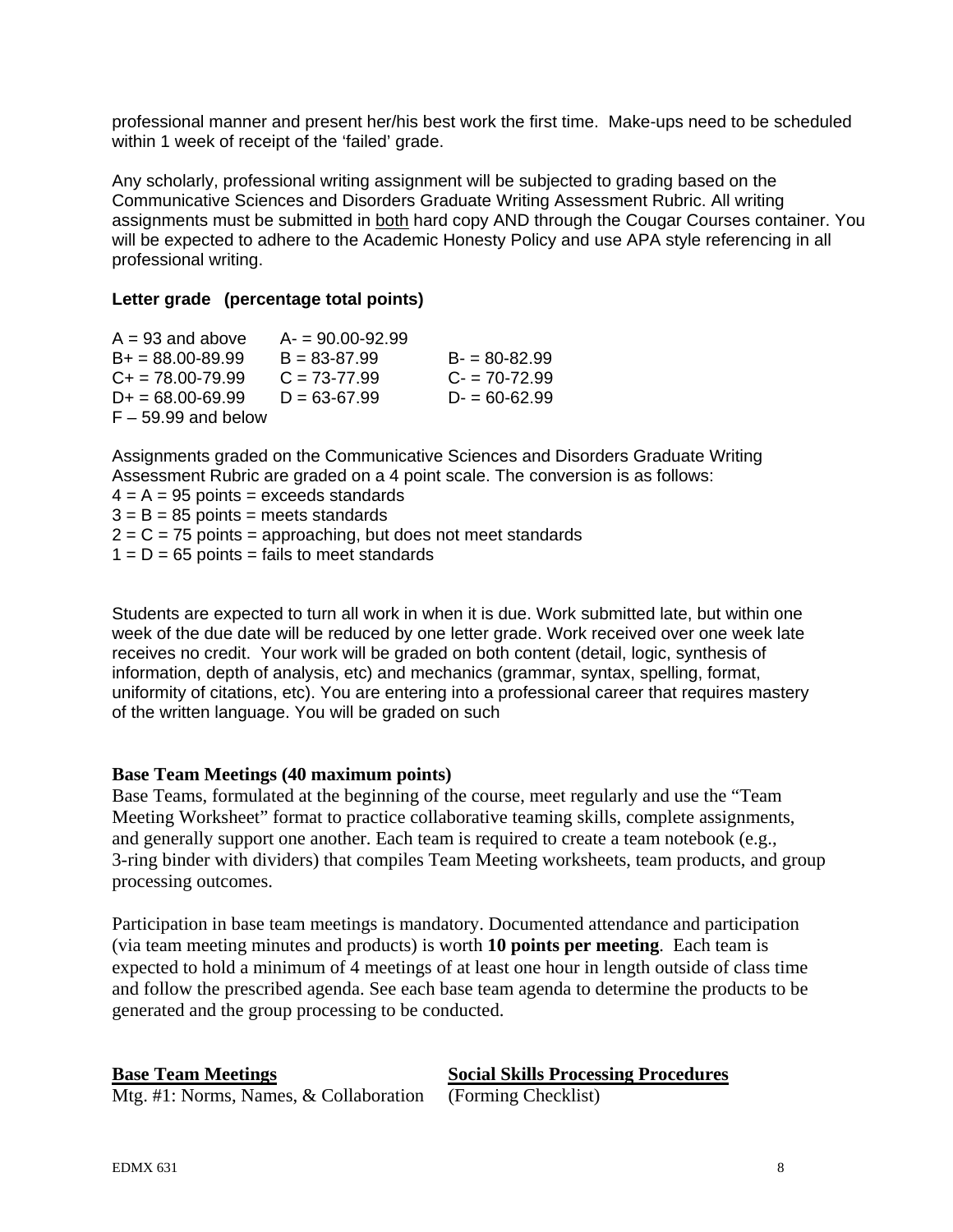| Mtg. #2: Problem Behaviors         | (Functioning Checklist) |
|------------------------------------|-------------------------|
| Mtg. #3: IEP Analysis              | (Formulating Checklist) |
| Mtg. #4: California Code Scenarios | (Fermenting Checklist)  |

#### **Baker's Dozen of Procedural Safeguards (10 points)**

Read carefully the NCCSE *Notice of Procedural Safeguards* which all parents, legal guardians, surrogate parents and students (who are not conserved) who reach the age of majority (18) must be given. As you read, please highlight (literally) all of the information that you consider important to remember and to highlight (verbally) in an IEP meeting for students and their families. Realizing that you cannot go over all of the content of the safeguards with a parent/guardian or student in a meeting, select 20 of your highlighted items that you believe are important to explain using lay (versus jargon) language to a student or to family members. Using non-jargon lay language, create a hard copy of your explanation of these 20 safeguards. From this list, select the top 13 (Baker's Dozen) to include on a small "5 X 7 card" type of document that you can use as your procedural safeguards "cheat sheet" as you explain these key safeguards to students and parents/guardians. Bring both your list of 20 safeguard points (in lay language) and your "cheat sheet" of 13 items to class, as we will exchange cards in class. Note: Please word process this content; just cut it down to size as if it were a 5 X 7 card.

# **Code of Ethics Paper (20 Points)**

Using the ASHA Code of Ethics effective 3/2010 (see ASHA professional website), write a case scenario describing in detail, a specific violation of one of the four Principles of Ethics. There should be six (6) sections of this paper:

- 1. Write out the entire content of the selected Principle.
- 2. Write the Rule number and Rule content of the violation described.

 Note- Do **NOT** paraphrase either the Principle or the Rule. Copy the exact wording as presented in the ASHA Code of Ethics.

- 3. Write an original case scenario describing a scenario in which a speech-language pathologist violates the selected Principle/Rule. The scenario should be detailed and should be one-half to one full page in length.
- 4. Write an additional paragraph indicating why the scenario demonstrates a violation of the professional Code of Ethics.
- 5. Provide an alternative ethical solution to the problem. Explain how the speechlanguage pathologist could have handled the described situation in an ethical manner.
- 6. Provide information about if the scenario also violated state licensing laws. Explain in detail how the scenario violated the state licensing laws.

# **IEP: (20 points)**

A report will be provided to you. Use information from that report to create a legally compliant IEP document. Examples will be reviewed in class.

# **EXAM: (50 points)**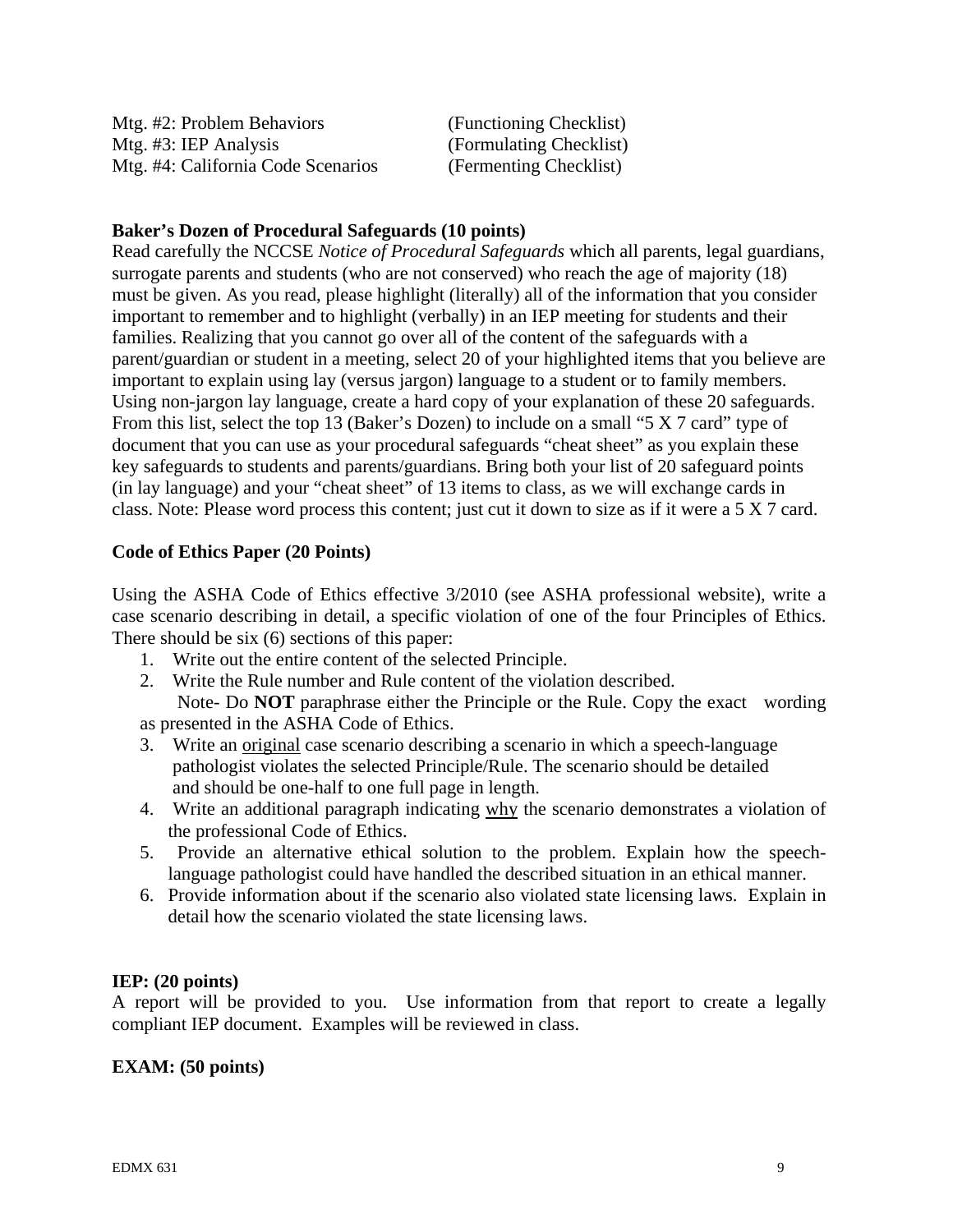| Place of Meeting:<br>Date:<br>Time: |                     |            |                     |                                        |
|-------------------------------------|---------------------|------------|---------------------|----------------------------------------|
| Persons Present:                    |                     | Absentees: |                     | Others Who Need to Know:               |
|                                     |                     |            |                     |                                        |
| Roles:                              | <b>This Meeting</b> |            | <b>Next Meeting</b> |                                        |
| Recorder                            |                     |            |                     | Assigned at start of Base Team Mtg. #2 |
| Timekeeper                          |                     |            |                     | Assigned at start of Base Team Mtg. #2 |
| Jargon buster                       |                     |            |                     | Assigned at start of Base Team Mtg. #2 |
| Equalizer                           |                     |            |                     | Assigned at start of Base Team Mtg. #2 |
| "But" watcher                       |                     |            |                     | Assigned at start of Base Team Mtg. #2 |
| Encourager                          |                     |            |                     | Assigned at start of Base Team Mtg. #2 |

# **AGENDA**

|    | <b>SUGGESTED ITEMS</b>                                                                                                                                                                                   | <b>SUGGESTED</b><br><b>TIME</b><br><b>LIMIT</b> |
|----|----------------------------------------------------------------------------------------------------------------------------------------------------------------------------------------------------------|-------------------------------------------------|
| 1. | Round robin quickly share a positive per person about your professional<br>development becoming a credentialed speech language pathologist.<br>Review agenda and assign roles for this and next meeting. | $5 \text{ min}$                                 |
| 2. | Set Norms for Base Team Meetings:                                                                                                                                                                        |                                                 |
|    | Review the 5 norms you consider most critical identified on the Study Guide<br>for Ch. 10, Collaborative Teams: A Powerful Tool in School Restructuring                                                  | $2 \text{ min}$                                 |
|    | "Round robin" share norms of all members (Recorder records publically so<br>all can see.)                                                                                                                | 7 min                                           |
|    | Agree upon at least 5 team norms. Be sure to define each norm, so it is<br>observable and measurable (Recorder records)                                                                                  | 5 min                                           |
| 3. | Individually, complete the "Individual Assessment of Functions of Effective                                                                                                                              | 3 min                                           |

**III.**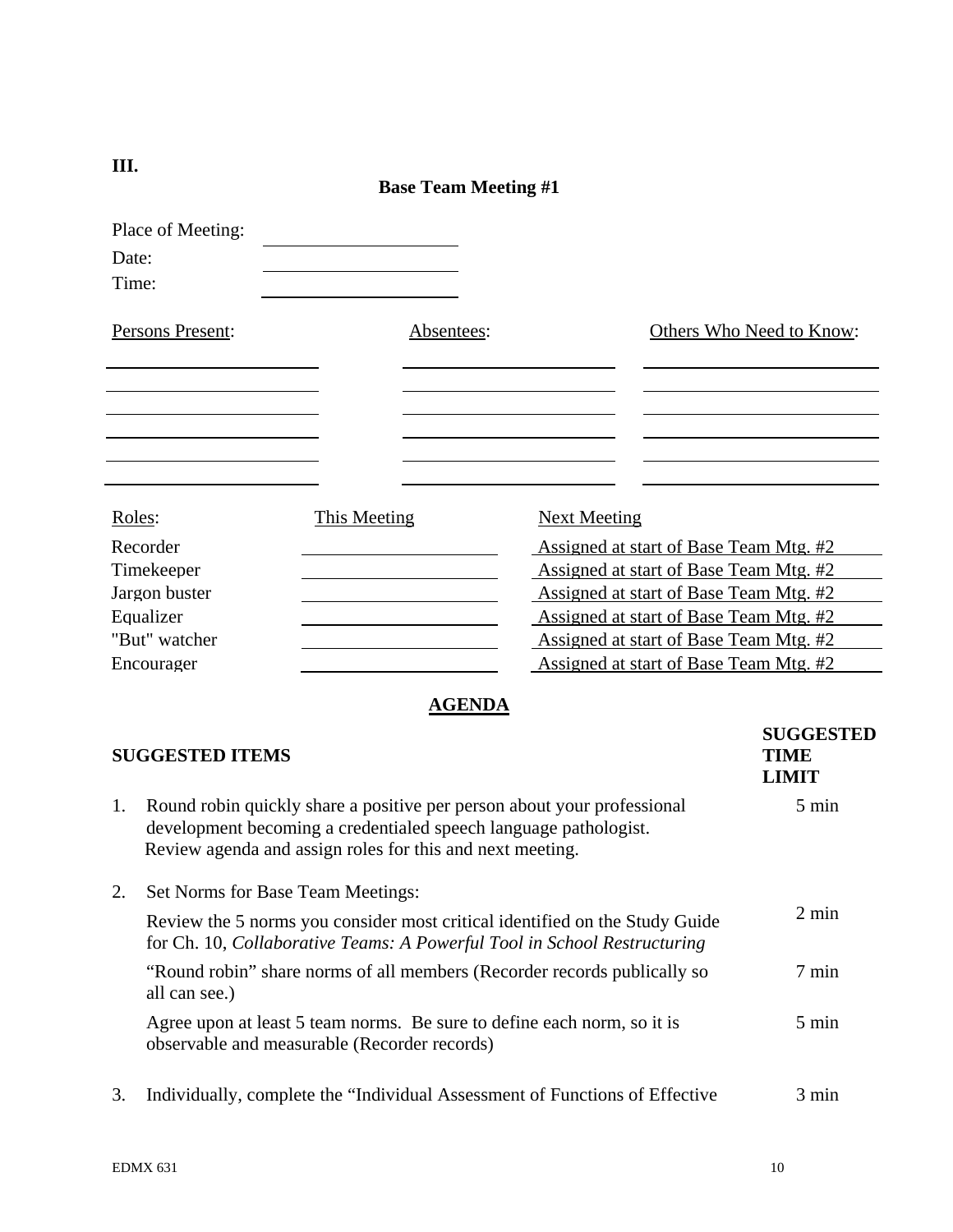# Team Members"

| 4.    | As a team, complete one composite "Team Summary Chart." The reader<br>reads each function and team members raise hands for functions that are<br>strengths. When complete, identify one functioning goal for your team<br>based upon an analysis of the Team Summary Chart. Add this "functioning<br>goal" to the bottom of your list of team norms. |                                         | $10 \text{ min}$ |
|-------|------------------------------------------------------------------------------------------------------------------------------------------------------------------------------------------------------------------------------------------------------------------------------------------------------------------------------------------------------|-----------------------------------------|------------------|
| 5.    | As a team, COMPLETE QUESTIONS 3-8 OF THE STUDY GUIDE                                                                                                                                                                                                                                                                                                 |                                         | $20 \text{ min}$ |
| 6.    | Give your team a name based upon what you have learned about each other<br>in this first team meeting. Go crazy and come up with something fun that<br>represents your team personality!                                                                                                                                                             |                                         | $5 \text{ min}$  |
| 7.    | Group Processing:                                                                                                                                                                                                                                                                                                                                    |                                         | 8 min            |
|       | With the activity or meeting just completed in mind, rate your team as a<br>whole, on the Forming Skills of the Individual and Group Assessment of<br>Collaborative Skills. Share and discuss your ratings with team members.                                                                                                                        |                                         |                  |
|       | Select one processing method from Table 1 of the Ch. 10 Collaborative<br><i>Teaming</i> chapter that is least familiar to the group and use it to process the                                                                                                                                                                                        |                                         |                  |
|       | meeting.                                                                                                                                                                                                                                                                                                                                             | <b>TOTAL TIME</b>                       | $65 \text{ min}$ |
|       |                                                                                                                                                                                                                                                                                                                                                      | <b>MINUTES OF OUTCOMES</b>              |                  |
|       | <b>Action Items:</b>                                                                                                                                                                                                                                                                                                                                 | Person(s) Responsible?                  | By When?         |
| 1.    | We will communicate outcomes to<br>others who need to know by:                                                                                                                                                                                                                                                                                       |                                         |                  |
|       | 2. Prior to Meeting #2 go to the<br>Moodle Resource page.<br>Go to "Ten Common<br>Problems"<br>Download and print off this PDF<br>file. Bring pdf and agenda to Base<br>Team Meeting #2                                                                                                                                                              |                                         |                  |
| 3.    | Other?:                                                                                                                                                                                                                                                                                                                                              | <b>AGENDA BUILDING FOR NEXT MEETING</b> |                  |
| Date: |                                                                                                                                                                                                                                                                                                                                                      | Location:                               |                  |
|       | Time Start:                                                                                                                                                                                                                                                                                                                                          | Time End:                               |                  |
|       | Expected Agenda Items: See agenda for Base Team Meeting #2                                                                                                                                                                                                                                                                                           |                                         |                  |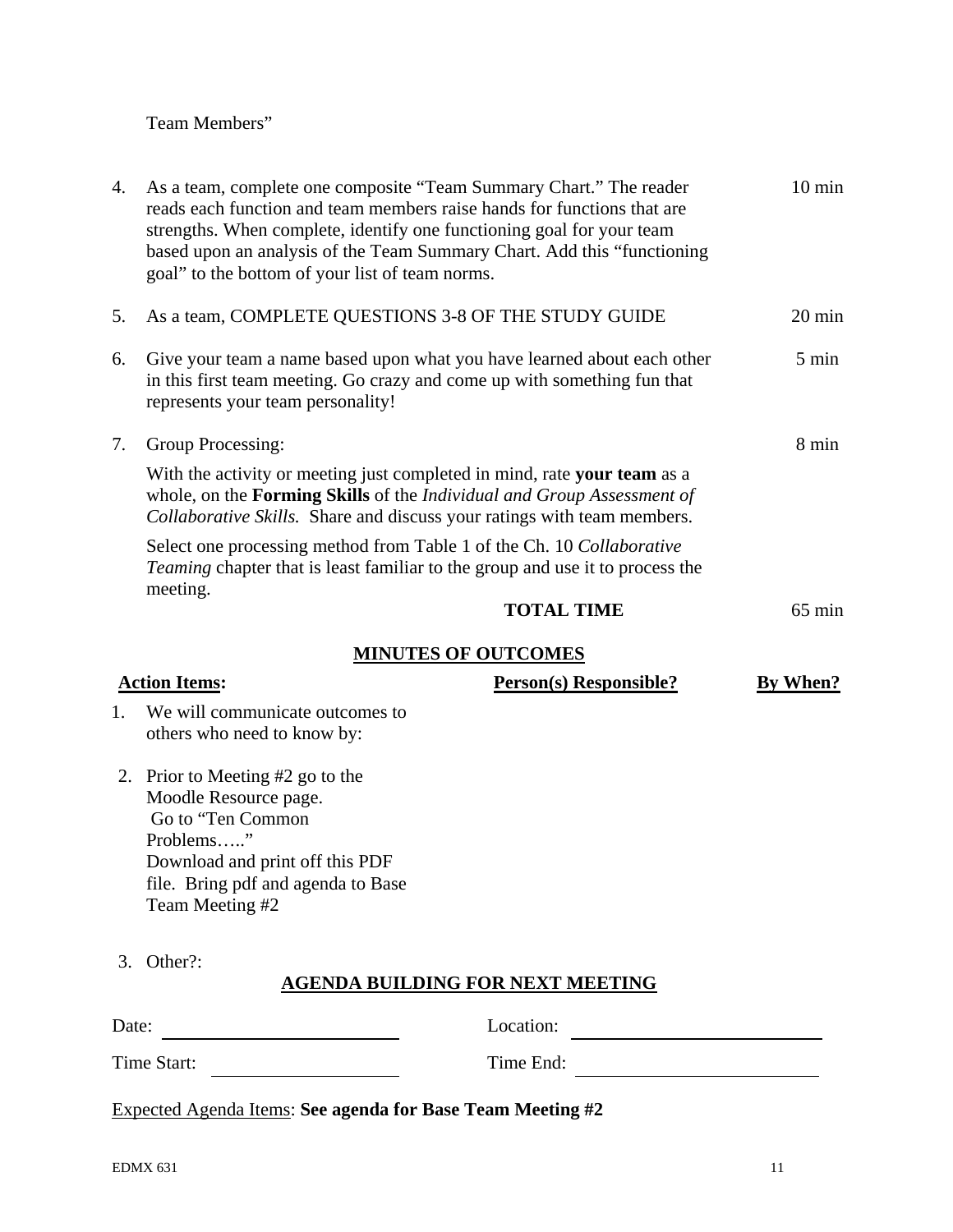# **Study Guide for Thousand & Villa, Chapter 10**  *Collaborative Teams: A Powerful Tool in School Restructuring*

#### **Directions:**

Please read *Collaborative Teams: A Powerful Tool in School Restructuring* prior to class #2 and your first base team meeting. Based upon your reading of this chapter, answer the following questions. All questions must be completed in writing *INDIVIDUALLY BEFORE YOUR FIRST BASE TEAM MEETING***.** Please bring the collaborative teaming chapter and this study guide to your first Base Team meeting.

Base team members will collaborate in the first Base Team meeting to agree upon questions #1 and #2 and generate team answers to questions #3 through #8. ONE group study guide will be created by **each Base Team** and archived in the team's binder of minutes and products.

Name: Team Name:

# **COMPLETE BY BASE TEAM MEETING #1:**

1. Identify 5 team "norms" (i.e., rules not to be broken) that you consider most critical for you and your teammates to practice. Justify your selections.

2. Of the 13 suggested methods for processing presented in Table 1, identify the 2 that you find the most appealing or most challenging and that you would like to use to evaluate team functioning following in-class or out-of-class meetings or group activities.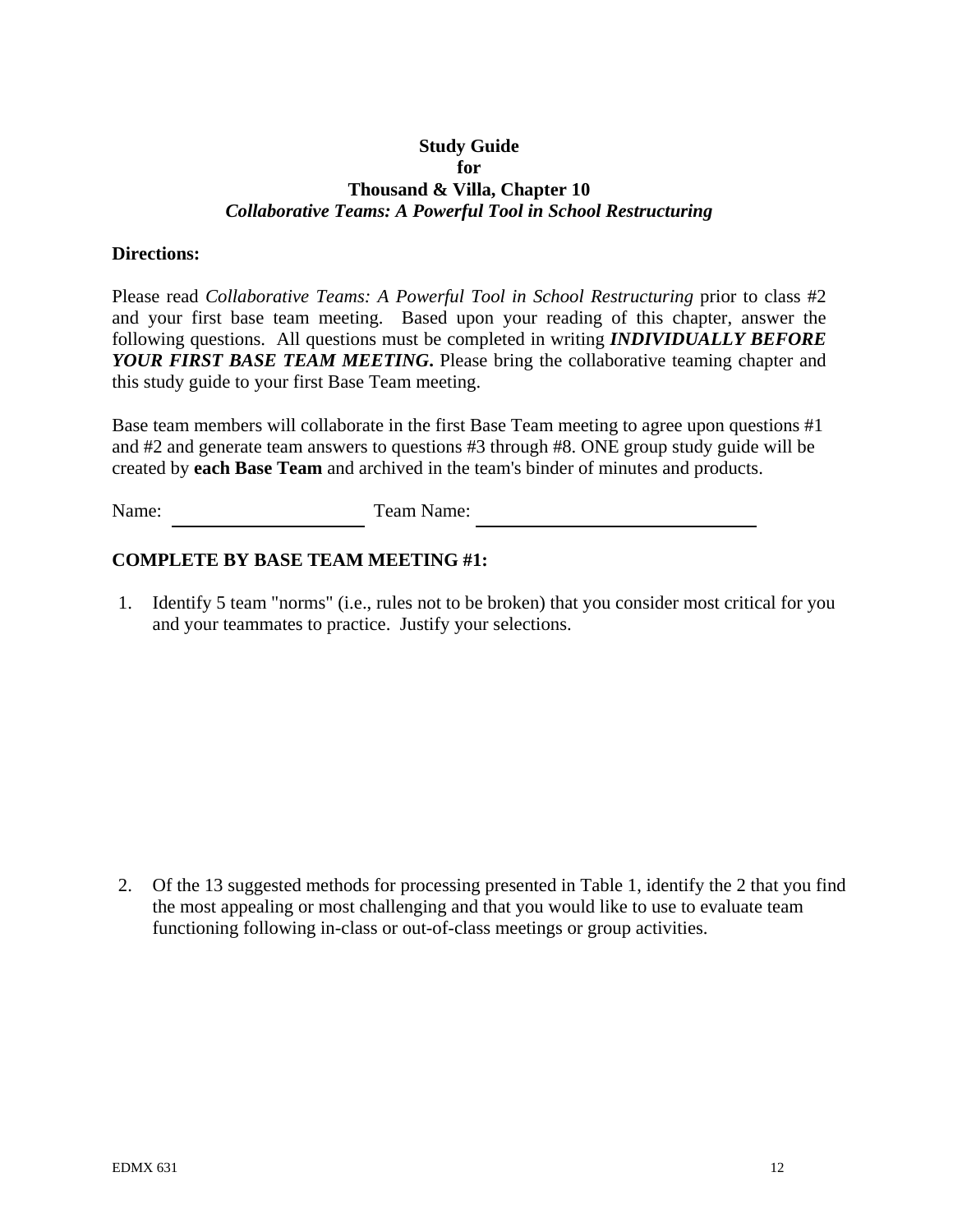FOR THE FOLLOWING QUESTIONS (#3 - #8), JOT DOWN IDEAS AS YOU READ, SO THAT YOU HAVE SOMETHING TO CONTRIBUTE WHEN YOUR BASE TEAM MEETS TO GENERATE A TEAM ANSWER TO EACH QUESTION. BRING YOUR NOTES TO THE FIRST TEAM MEETING

- 3. What does "parity" mean within a collaborative team?
- 4. Identify 3 strategies for promoting *parity* among members of a team.
- 5. In what ways does the distribution of leadership roles among team members promote healthy team functioning?
- 6. Aside from the roles of Recorder and Timekeeper, what 3 roles do you consider most helpful in promoting productive team functioning? Why?
- 7. Identify 2 ways the *Collaborative Meeting Worksheet* (Figure 3) structures face-to-face interaction.
- 8. Identify 5 of your favorite questions on *The 'Are We Really a Team?' Worksheet* (Figure 4) for prompting team members to focus upon improving their "good team member" behaviors. What is your rationale for selecting these 5 questions?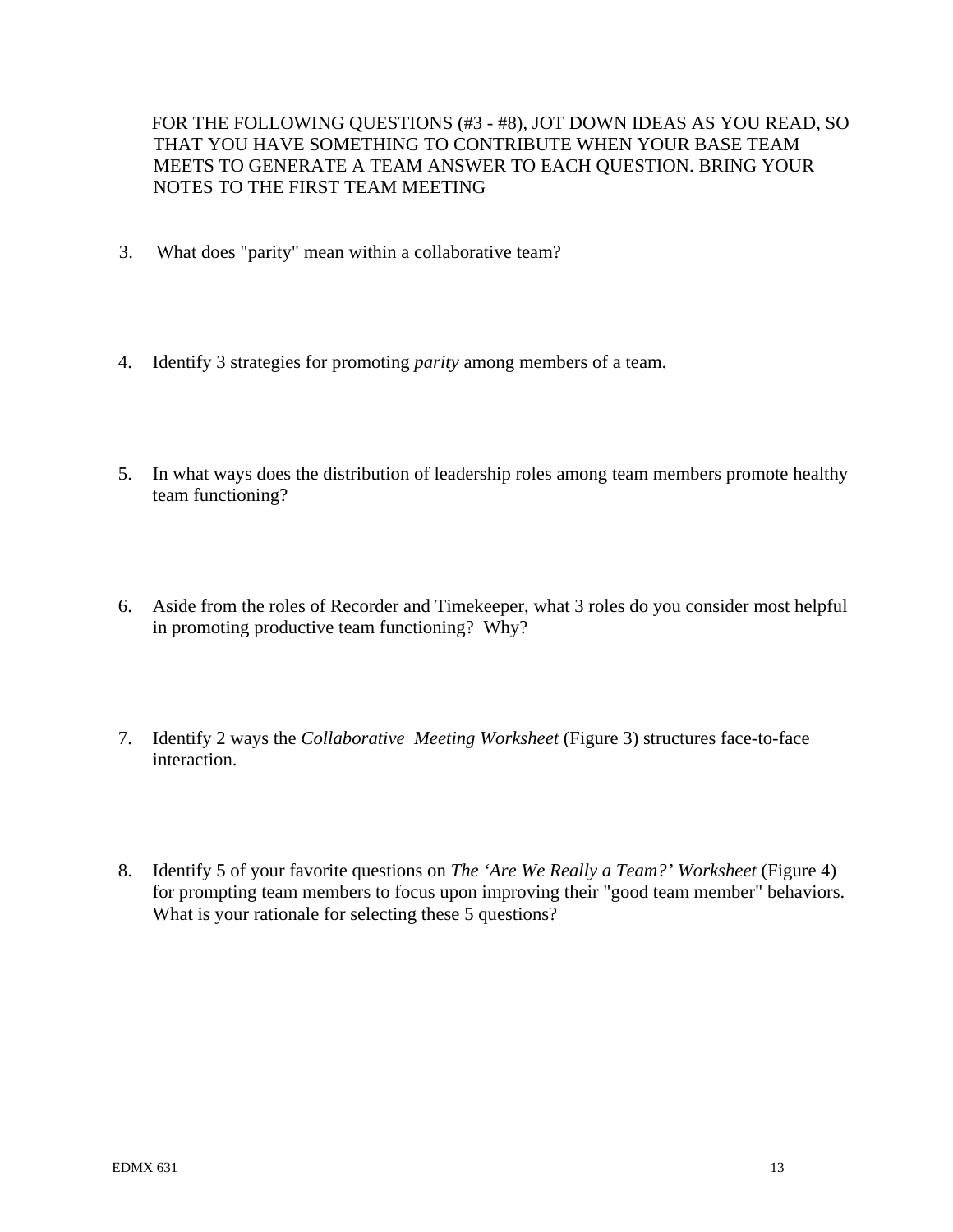# **AGENDA ITEM #1 Collaborative Team Roles and Role Definitions**

| <b>Recorder</b>      | Reads the questions. Records all contributions on lined paper.<br>Records agreed upon answer on answer sheet.<br>Secures signatures within the time limit.                                                                                                                         |
|----------------------|------------------------------------------------------------------------------------------------------------------------------------------------------------------------------------------------------------------------------------------------------------------------------------|
| <b>Timekeeper</b>    | Notifies the group of approaching time limits.<br>Moves the group along to the next question or activity.                                                                                                                                                                          |
| <b>Jargon Buster</b> | Signals (with a noisemaker) whenever a specialized "jargon" term<br>that might not be understood or known by someone on the team<br>is used. Prompted a jargon user to define the term or uses an<br>analogous familiar lay term. Once defined, a jargon term then can<br>be used. |
| <b>Equalizer</b>     | Regulates the flow of communication to prompt equal airtime<br>for all team members by encouraging participation of "quiet"<br>members.                                                                                                                                            |
| <b>But Watcher</b>   | Helps the team defer judgment when generating ideas by<br>monitoring and signaling members' use of blocking or judgmental<br>language such as, "Yes, but"                                                                                                                          |
| <b>Reader</b>        | Reads material out loud to the group as many times as needed<br>and requested by group members.                                                                                                                                                                                    |
| <b>Checker</b>       | Checks to make certain each member understands or agrees<br>with agreements. Checks at any time during a discussion.                                                                                                                                                               |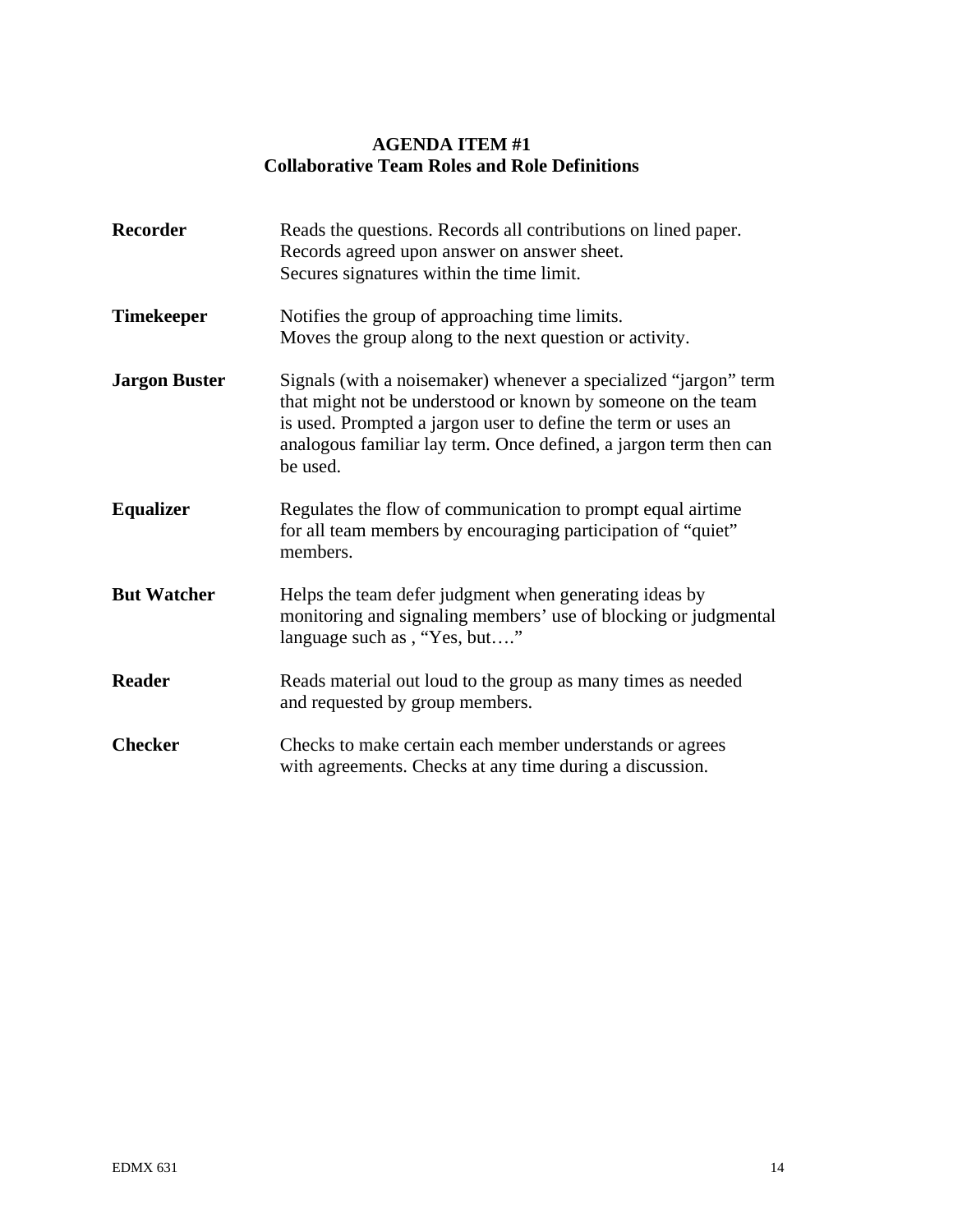# **AGENDA ITEM #3 (BASE TEAM MEETING #1) INDIVIDUAL SELF-ASSESSMENT OF "FUNCTIONS OF EFFECTIVE TEAM MEMBERS"**

Directions: Check off the team functions that you consider strengths or preferences. Team Member Name:

| <b>MY</b>        | FUNCTIONS OF EFFECTIVE TEAM MEMBERS      |
|------------------|------------------------------------------|
| <b>STRENGTHS</b> |                                          |
|                  | Assuming Leadership                      |
|                  | Being the Decision Maker                 |
|                  | <b>Record Keeping</b>                    |
|                  | <b>Accepting Criticism</b>               |
|                  | Staying on the Topic                     |
|                  | <b>Brainstorming Creatively</b>          |
|                  | <b>Sharing Turf and Control</b>          |
|                  | Compromising                             |
|                  | <b>Listening Quietly</b>                 |
|                  | Summarizing                              |
|                  | Planning Specifics and Details           |
|                  | Dealing with Conflict                    |
|                  | <b>Being Diplomatic</b>                  |
|                  | <b>Analyzing Problems</b>                |
|                  | Doing Research                           |
|                  | <b>Expressing Opposing Ideas</b>         |
|                  | Staying Positive when Disliking the Task |
|                  | Organizing                               |
|                  | Following Through on Group Decisions     |
|                  | Trusting in People to Do a Quality Job   |
|                  | Following Routines and Procedures        |
|                  | Changing the Way to Do Things            |
|                  | Delegating Tasks and Decisions           |
|                  | Giving Others Recognition and Credit     |
|                  | <b>Weighing Pros and Cons</b>            |
|                  | Working with Open-Ended Activities       |
|                  | Staying Aware of the Group's Feelings    |
|                  | <b>Tolerating Delays</b>                 |
|                  | <b>Meeting Deadlines</b>                 |
|                  | Serving as a Spokesperson                |
|                  | <b>Setting Goals</b>                     |
|                  |                                          |
|                  | <b>Evaluating Results</b>                |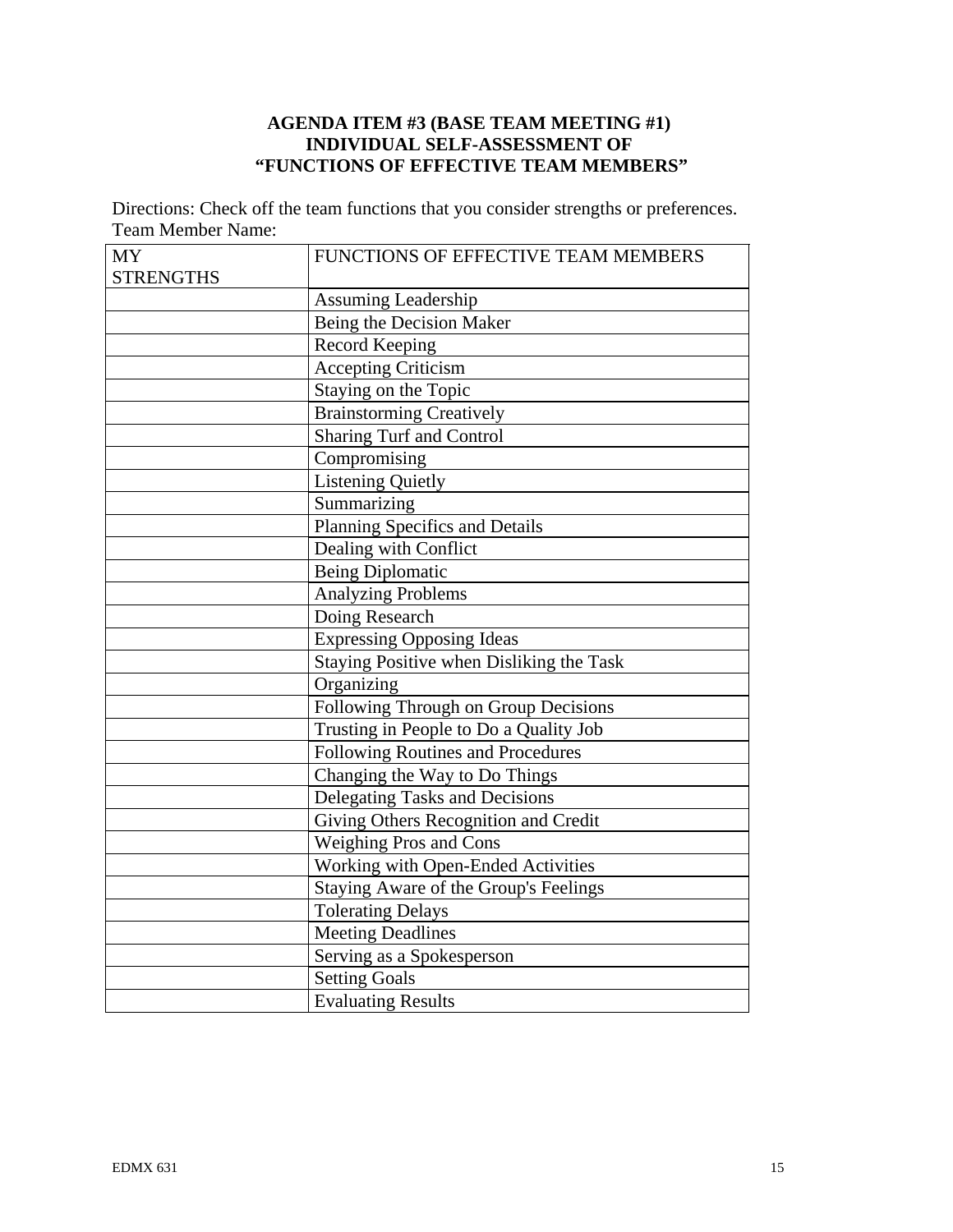# **AGENDA ITEMS #4 (BASE TEAM MEETING #1) TEAM SUMMARY CHART**

Put the names of your team members across the top of the grid and have each member identify his/her areas of strength. If there are areas with no checks, decide how this function will be fulfilled. Use the results to establish a team goal.

| FUNCTIONS OF EFFECTIVE TEAM              | CHECK OFF STRENGTHS BY |  |  |  |
|------------------------------------------|------------------------|--|--|--|
| <b>MEMBERS</b>                           | <b>FUNCTION</b>        |  |  |  |
| <b>TEAM MEMBER NAMES</b>                 |                        |  |  |  |
| Assuming Leadership                      |                        |  |  |  |
| Being the Decision Maker                 |                        |  |  |  |
| Record Keeping                           |                        |  |  |  |
| <b>Accepting Criticism</b>               |                        |  |  |  |
| Staying on the Topic                     |                        |  |  |  |
| Brainstorming Creatively                 |                        |  |  |  |
| Sharing Turf and Control                 |                        |  |  |  |
| Compromising                             |                        |  |  |  |
| <b>Listening Quietly</b>                 |                        |  |  |  |
| Summarizing                              |                        |  |  |  |
| Planning Specifics and Details           |                        |  |  |  |
| Dealing with Conflict                    |                        |  |  |  |
| <b>Being Diplomatic</b>                  |                        |  |  |  |
| <b>Analyzing Problems</b>                |                        |  |  |  |
| Doing Research                           |                        |  |  |  |
| <b>Expressing Opposing Ideas</b>         |                        |  |  |  |
| Staying Positive when Disliking the Task |                        |  |  |  |
| Organizing                               |                        |  |  |  |
| Following Through on Group Decisions     |                        |  |  |  |
| Trusting in People to Do a Quality Job   |                        |  |  |  |
| Following Routines and Procedures        |                        |  |  |  |
| Changing the Way to Do Things            |                        |  |  |  |
| Delegating Tasks and Decisions           |                        |  |  |  |
| Giving Others Recognition and Credit     |                        |  |  |  |
| Weighing Pros and Cons                   |                        |  |  |  |
| Working with Open-Ended Activities       |                        |  |  |  |
| Staying Aware of the Group's Feelings    |                        |  |  |  |
| <b>Tolerating Delays</b>                 |                        |  |  |  |
| <b>Meeting Deadlines</b>                 |                        |  |  |  |
| Serving as a Spokesperson                |                        |  |  |  |
| <b>Setting Goals</b>                     |                        |  |  |  |
| <b>Evaluating Results</b>                |                        |  |  |  |
| <b>Encouraging Others to Participate</b> |                        |  |  |  |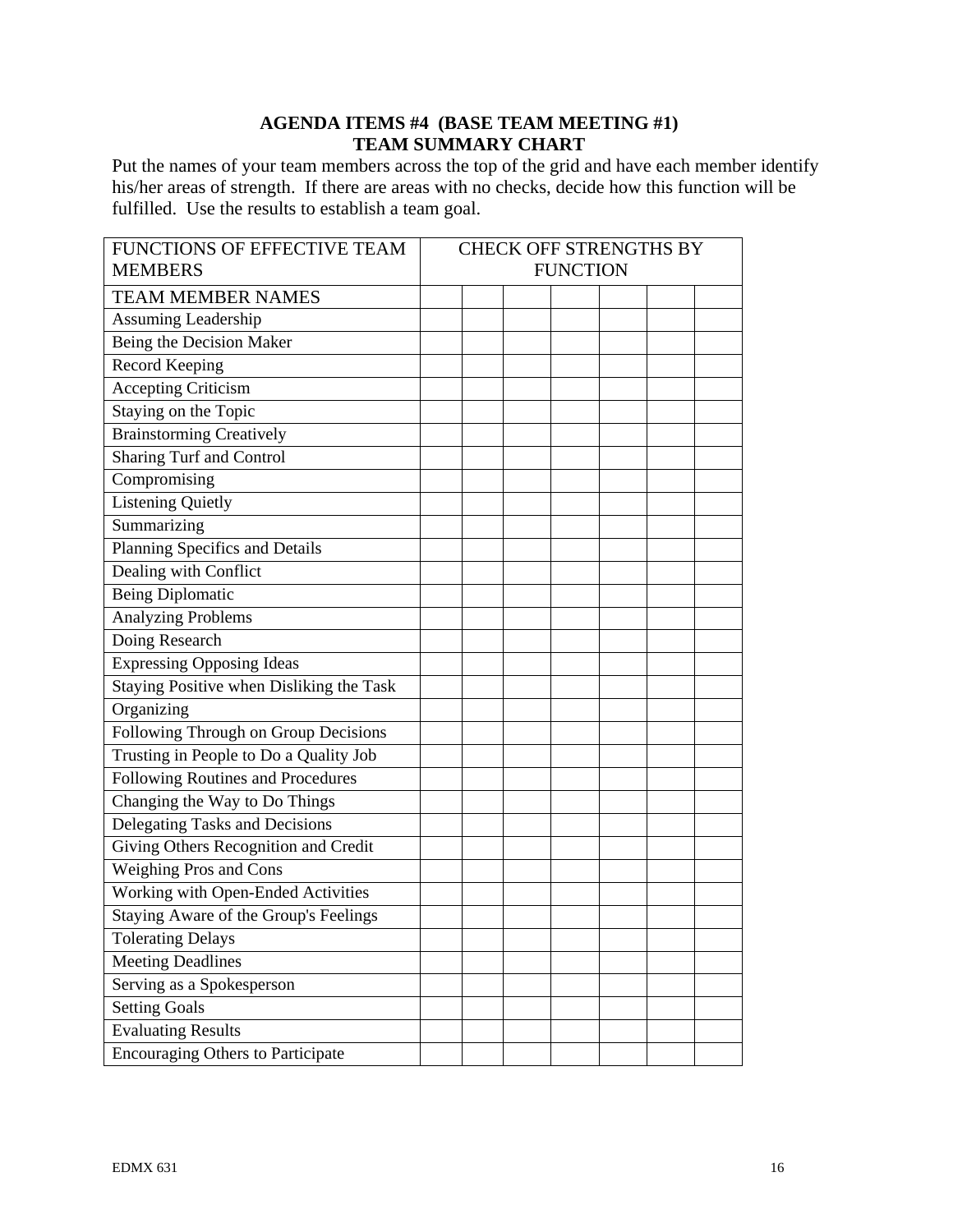# **AGENDA ITEM #5 (BASE TEAM MEETING #1) Collaborative Teams: A Powerful Tool in Restructuring (CONTINUED)**

# **COMPLETE AS A TEAM**

Our Names

Team Name

3. What does "parity" mean within a collaborative team?

<u> 1989 - Johann Barnett, fransk politiker (</u>

- 4. Identify 3 strategies for promoting parity among members of a team.
- 5. In what ways does the distribution of leadership roles among team members promote healthy team functioning?
- 6. Aside from the roles of Recorder and Timekeeper, what 3 roles do you consider most critical to team functioning? Why?
- 7. Identify 3 ways the Collaborative Team Meeting Worksheet (Figure 2 at the very end of the chapter) structures face-to-face interaction.
- 8. Identify 5 of your favorite questions on *The 'Are We Really a Team?' Worksheet* (Figure 4) for prompting team members to focus upon improving their "good team member" behaviors. Why did you select these as a team?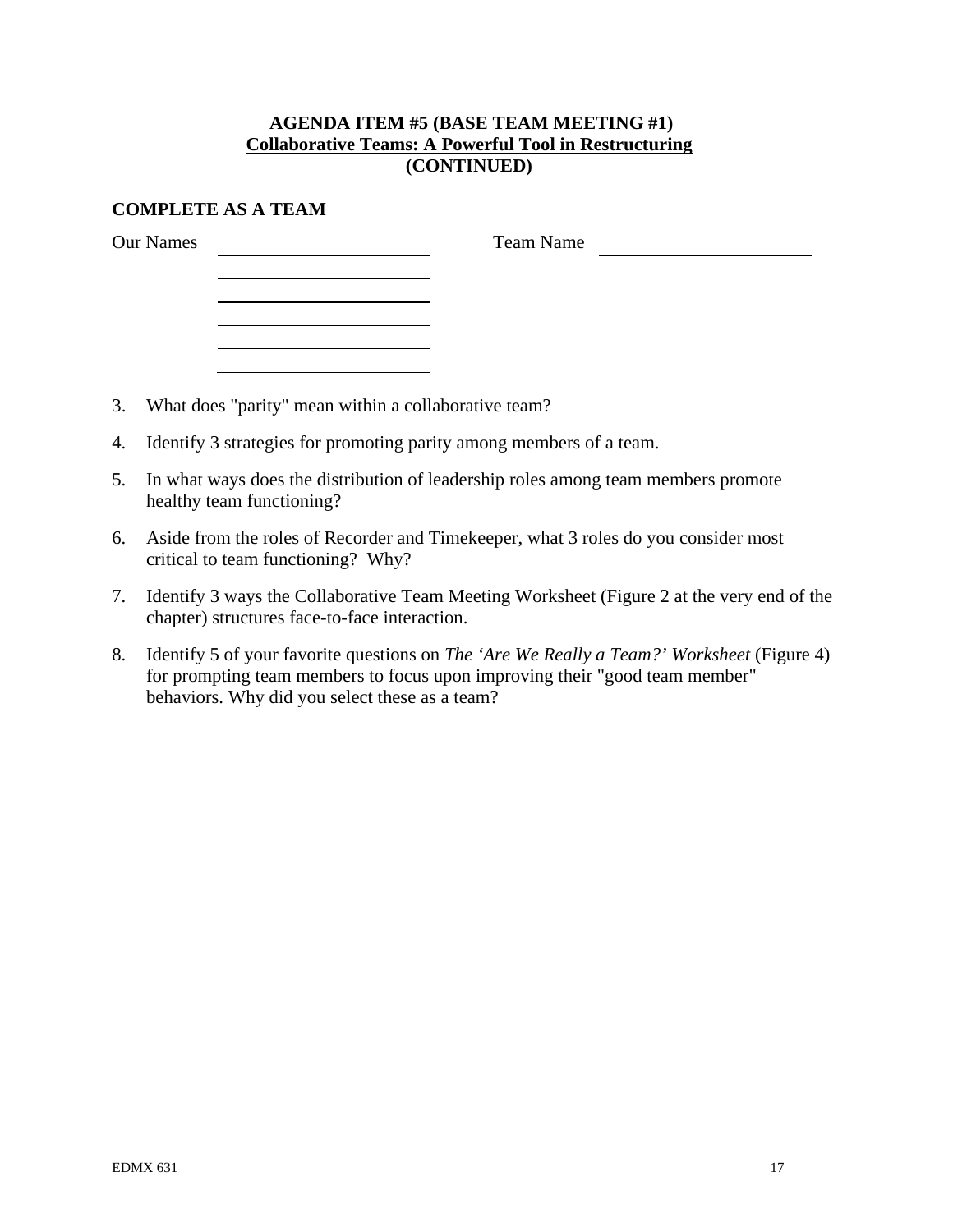# **MEETING AGENDA ITEM #7 (BASE TEAM MEETING #1) Individual and Group Assessment of Collaboration Skills: Forming Skills**

Name: Team Name:

# Directions for Individual Assessment

Reflect on your behavior while working as a member of your team. On a 5-point scale  $(1 = I$  never do;  $5 = I$  always do), rate yourself on the following skills. Select and place a star next to the 2 to 4 skills that you wish to improve.

# Directions for Group Assessment

Reflect on your team's functioning. On a 5-point scale ( $1 =$  We never do;  $5 =$  We always do), rate your entire team on the following skills. Compare your ratings with those of your teammates and jointly select 2 - 4 skills to improve. Place an arrow next to the skills your team has selected.

# Forming Skills (Trust Building)

| I/we arrive at meetings on time.                   |  |
|----------------------------------------------------|--|
| I/we stay for the duration of the meeting          |  |
| I/we participate $(d)$ in the establishment of the |  |
| group's goals                                      |  |
| I/we shared individual personal goals              |  |
| I/we encourage everyone to participate             |  |
| I/we use member's names                            |  |
| I/we look at the speaker                           |  |
| I/we do not use "put-downs"                        |  |
| I/we use an appropriate volume and voice tone      |  |
|                                                    |  |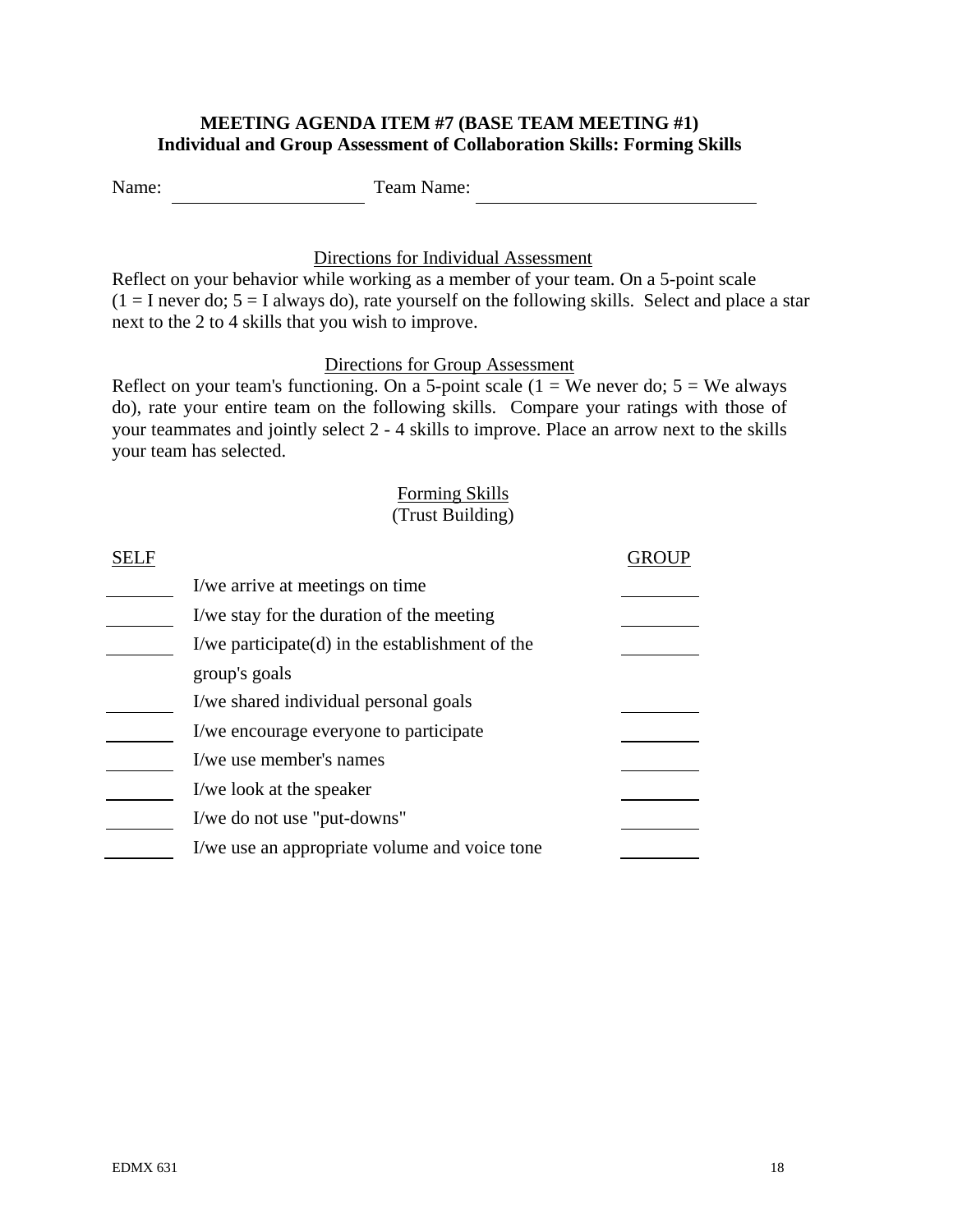# **Base Team Meeting #2**

|       | <b>Team Name:</b>      |                                                                                                                                       |               |                           |                                        |
|-------|------------------------|---------------------------------------------------------------------------------------------------------------------------------------|---------------|---------------------------|----------------------------------------|
|       | Place of Meeting:      |                                                                                                                                       |               |                           |                                        |
| Date: |                        |                                                                                                                                       |               |                           |                                        |
| Time: |                        |                                                                                                                                       |               |                           |                                        |
|       | Persons Present:       |                                                                                                                                       | Absentees:    |                           | Others Who Need to Know:               |
|       |                        |                                                                                                                                       |               |                           |                                        |
|       |                        |                                                                                                                                       |               |                           |                                        |
|       | <b>ROTATING ROLES:</b> |                                                                                                                                       | THIS MEETING  | <b>Roles Next Meeting</b> |                                        |
|       | Reader#1               | Birthday closest to today                                                                                                             |               |                           | Assigned at start of Base Team Mtg. #3 |
|       | Recorder #1            | First to the left of Reader                                                                                                           |               |                           | Assigned at start of Base Team Mtg. #3 |
|       | Timekeeper #1          | Second to the left of Reader                                                                                                          |               |                           | Assigned at start of Base Team Mtg. #3 |
|       |                        |                                                                                                                                       | <b>AGENDA</b> |                           |                                        |
|       | <b>AGENDA ITEMS</b>    |                                                                                                                                       |               |                           | <b>TIME LIMITS</b>                     |
| 1.    |                        | Round robin quickly share one <i>positive</i> per person about your<br>experiences thus far becoming a credentialed special educator. |               |                           | 5 minutes                              |
| 2.    |                        | Review the agenda for today and assign roles.<br>Be sure to review the definition and function of each role.                          |               |                           | 5 minutes                              |
| 3.    |                        | Complete "How to Deal with Challenging Behaviors in 40<br>Minutes" with Rotating Roles of Reader, Recorder, and Timekeeper            |               |                           | 40 minutes                             |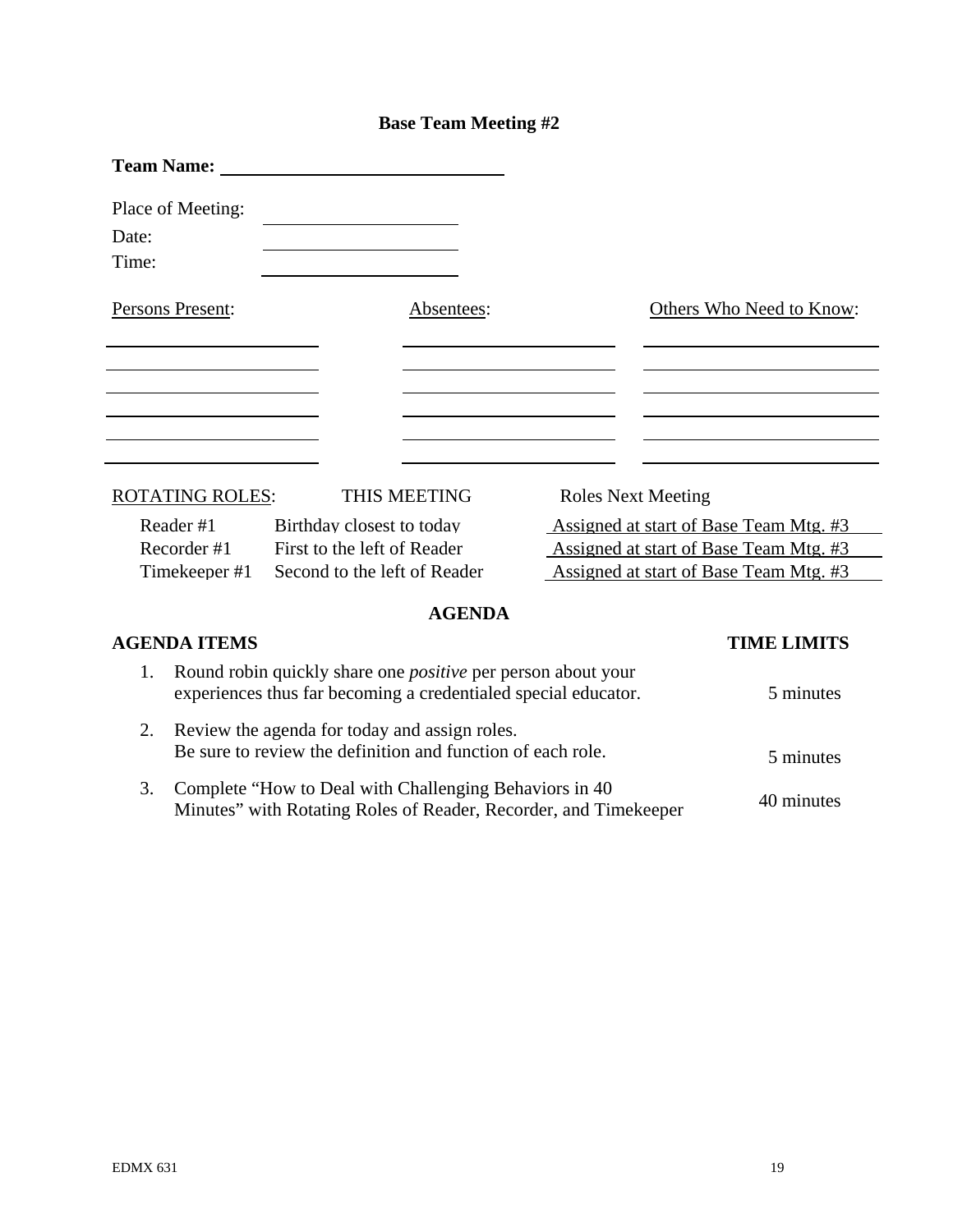| <b>TOTAL TIME</b>                                                                                           | 60 Minutes |
|-------------------------------------------------------------------------------------------------------------|------------|
| 5. Group Process by completing the "Functioning Skills" Checklist as a group.                               | 6 minutes  |
| 4. Other: (e.g., checking for date, location, needed preparation and materials for<br>Base Team Meeting #3) | 4 minutes  |

# **MINUTES OF OUTCOMES**

# **Action Items: Person(s) Responsible? By When?** 1. We will communicate outcomes to absent members and others who need to know by: 2. 3. **Individual Download and print the Base Team Meeting #3 agenda and <b>Homefun: Compare Service Service Compare Service** Service Service Service Service Service Service Service Service Service Service Service Service Se group processing materials. Read Smith et al., Ch. 4 before Meeting #3 Bring pages  $106 - 11$  of Smith et all, Ch. 4 to Meeting #3 Bring district IEP and Transition forms to Meeting #3. Carefully study the agenda for Base Team Meeting #3

# **AGENDA BUILDING FOR NEXT MEETING**

| -----       | ----------- |
|-------------|-------------|
|             |             |
| Time Start: | Time End:   |

**Expected Agenda Items:** See Base Team Agenda #3

Date: Location: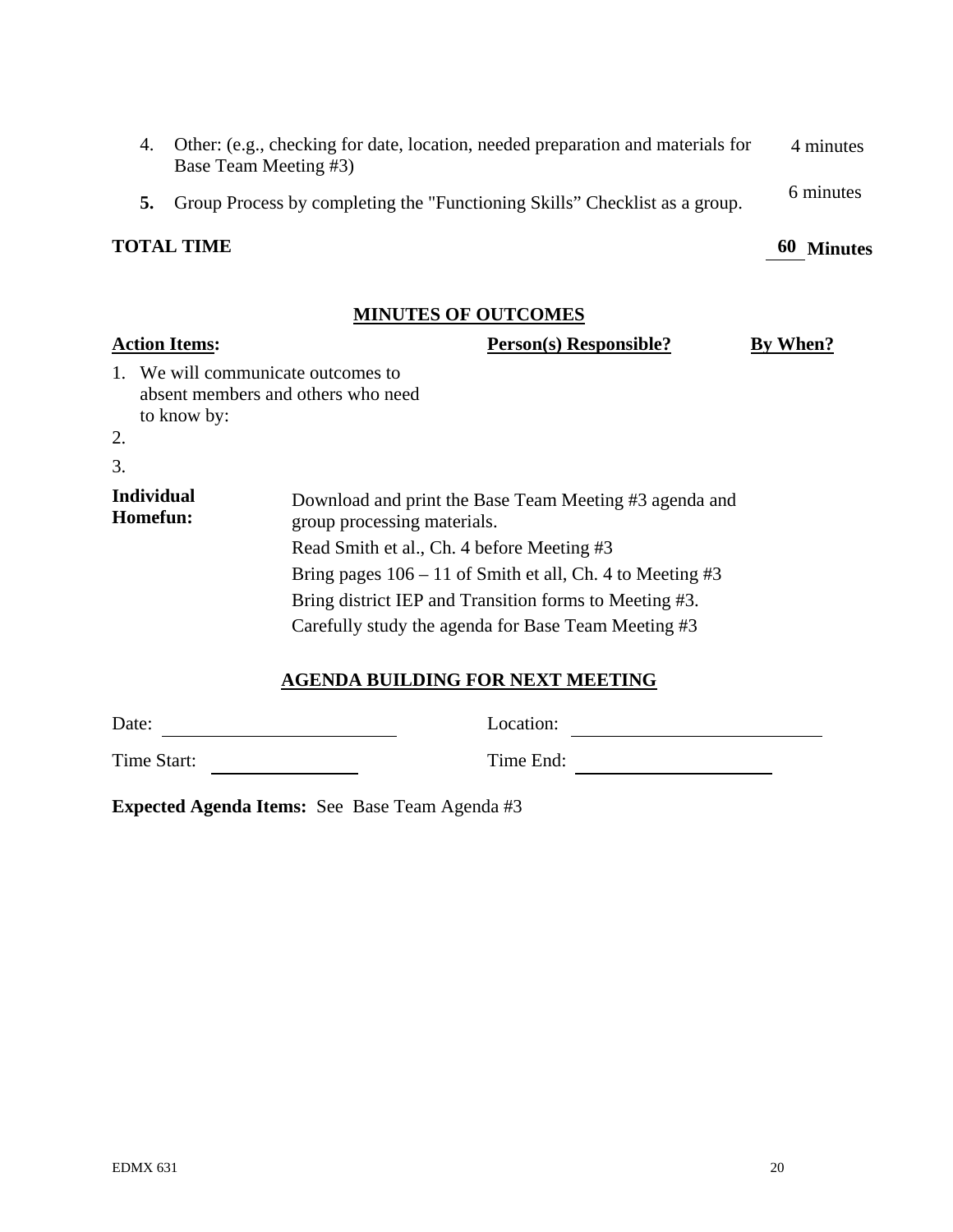# **AGENDA ITEM #3 (BASE TEAM MEETING #2) How to Deal with Challenging Behaviors in 40 Minutes**

**Directions:** As a team, generate strategies for dealing with four challenging behaviors that commonly occur in team meetings. Brainstorm a BAKER'S DOZEN (13) ways to structure a meeting, use roles, or get the person's needs met in order to *prevent, interrupt,* or *redirect* the behavior. Rotate the following roles for each of the four scenarios.

| <b>Rotating Roles</b> | <b>Responsibilities</b>                                                                                                                                                                       |                   |  |  |  |
|-----------------------|-----------------------------------------------------------------------------------------------------------------------------------------------------------------------------------------------|-------------------|--|--|--|
| Reader<br>Recorder    | Reads assigned scenario.<br>Number paper #1 - #13. Heads paper with the starter phrase, "We could"                                                                                            |                   |  |  |  |
|                       | Records all brainstormed ideas.                                                                                                                                                               |                   |  |  |  |
| Timekeeper            | Gives a "one minute warning" and signals when the 5-minute time period is up<br>for the scenario. Prompts the team to switch roles and move to the next scenario.                             |                   |  |  |  |
| <b>Agenda Items</b>   |                                                                                                                                                                                               | <b>Time Limit</b> |  |  |  |
|                       | Step 1. Review role responsibilities $\&$ assign roles<br><b>Review RULES OF BRAINSTORMING</b>                                                                                                | 5 minutes         |  |  |  |
|                       | Generate lots of ideas quickly with no elaborations                                                                                                                                           |                   |  |  |  |
|                       | Piggyback on others ideas                                                                                                                                                                     |                   |  |  |  |
|                       | All ideas are good ideas, so no critiques                                                                                                                                                     |                   |  |  |  |
|                       | Step 2. Idea generate for Scenario #1<br>(1 minute) Reader #1 reads Scenario #1<br>(4 minutes) Using the starter phrase "We could,"                                                           | 5 minutes         |  |  |  |
|                       | BRAINSTORM 13 ways to structure the meeting and roles $\&$ /or<br>meet the person's needs to prevent, interrupt, or redirect the behavior.                                                    |                   |  |  |  |
|                       | Step 3. Rotate roles for Scenario #2. Number #1 - #13 for new<br>scenario and pass recording instrument to the new recorder.<br>Idea generate for Scenario #2 as described in Step 2.         | 5 minutes         |  |  |  |
|                       | Step 4. Repeat Step 3 with Scenario #3                                                                                                                                                        | 5 minutes         |  |  |  |
|                       | Step 5. Pause and go to the "Possible Ideas" page and compare your<br>Ideas to these. What is the same? What more could you do?                                                               | 10 minutes        |  |  |  |
|                       | Step 4. Repeat Step 3 with Scenario #4                                                                                                                                                        | 3 minutes         |  |  |  |
|                       | Step 5. Pause and go to the "Possible Ideas" list and compare your<br>ideas to these. What is the same? What more could you do?                                                               | 3 minutes         |  |  |  |
|                       | Step 6. Round robin, complete the starter phrase,<br>"Something I learned about dealing with a challenging behavior is"<br>Congratulate and thank teammates for their creative contributions! | 4 minutes         |  |  |  |

# **TOTAL TIME: 40 MINUTES**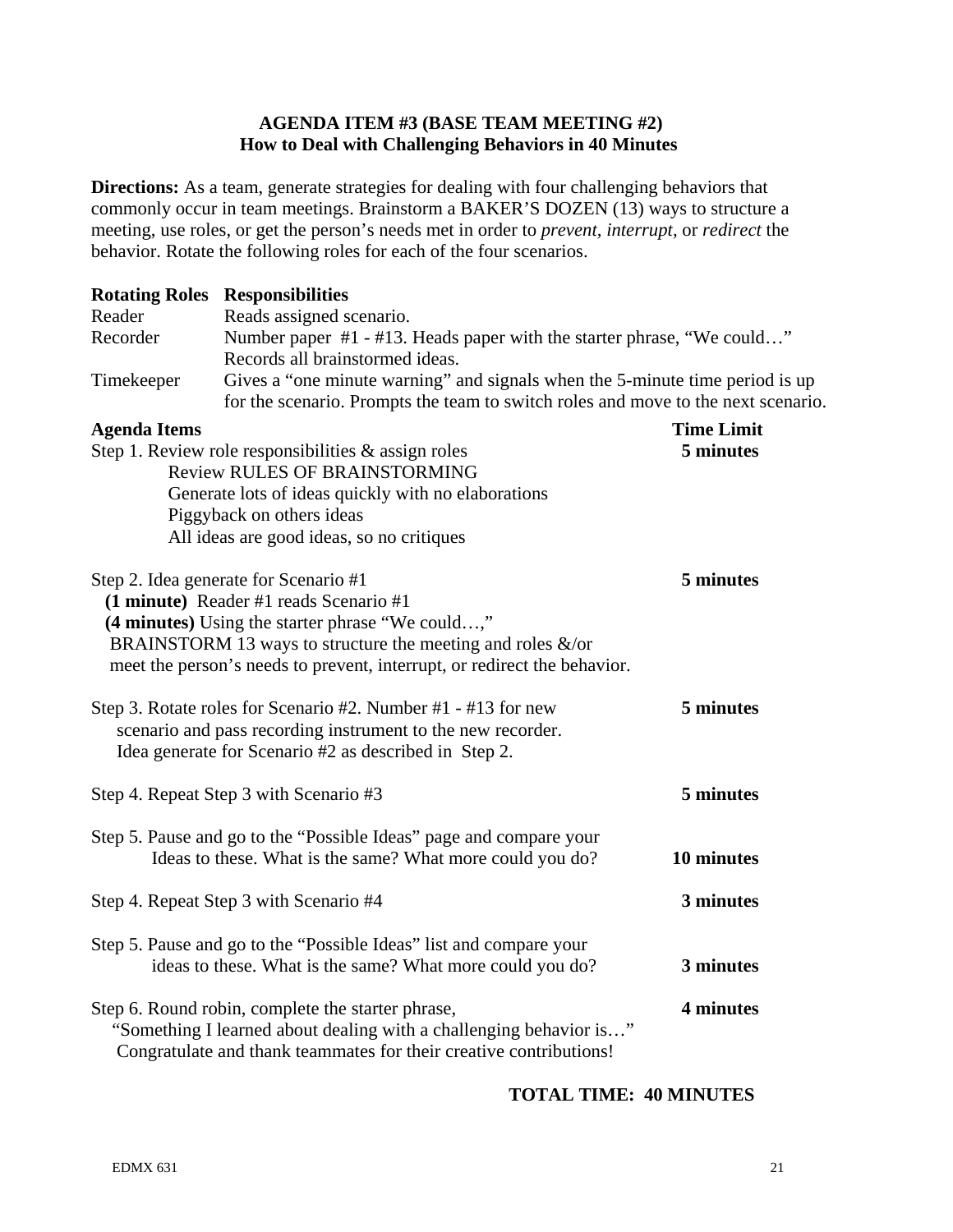*How could the meeting structure, use of roles, or getting the person's needs met prevent, interrupt, or redirect the behavior?* 

# *"We could… " BRAINSTORM ideas!*

# **Scenario #1 Van Von Expert**

Van is the team's wet towel. He has lots of expertise that the team can use, yet discourages talk about things that are "his territory" by using technical terms and referring to policies no one on the team knows. No matter what the idea or solution, he discounts it with a "yeah, but." He notes how it won't work or how it was tried before and failed, giving team members the idea their ideas are trite or naïve.

# **Scenario #2 Don Dominator**

Don, who does not have any special expertise or authority, seems to love to hear his own voice and dominate the "air time." He rambles on instead of making concise points. He fails to notice others have not gotten a word in edgewise. His talk is getting in the way of team momentum and accomplishment.

# **Scenario #3 Wilma Wanderlust**

Wilma has a knack of getting the team off of the agenda. Whatever the topic, she is reminded of something similar and wanders into a tangential example. She also wanders when the topic gets uncomfortable and she wants to avoid dealing with it. When meetings end, the team wonders, "Where did the time go?"

# **Scenario #4 Rita Reluctant**

Rita rarely speaks in meetings, although everyone knows that she has ideas and opinions that really could help the team make the best decisions. Those who know her realize that this is just her way. Problems are building, as some new members think she is being "oppositional defiant" and withholding information.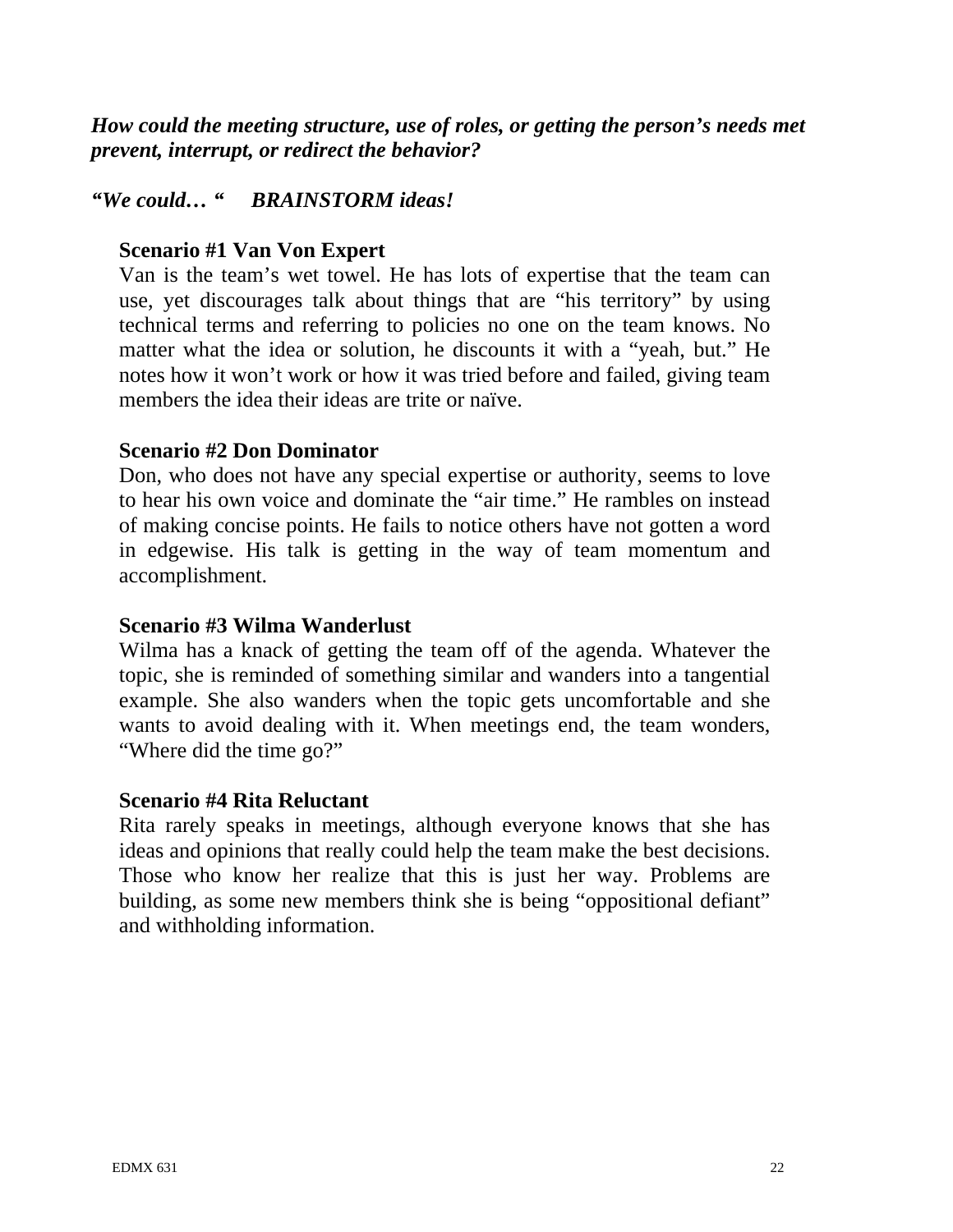# **AGENDA ITEM #5 (BASE TEAM MEETING #2) Individual and Group Assessment of Functioning Skills (Communication & Distributed Leadership)**

| Name:         | Team Name:                                                                                                                                                                                                                                                                                                                                                                                                                        |              |
|---------------|-----------------------------------------------------------------------------------------------------------------------------------------------------------------------------------------------------------------------------------------------------------------------------------------------------------------------------------------------------------------------------------------------------------------------------------|--------------|
|               | Directions for Individual Assessment<br>Reflect on your behavior while working as a member of your team. On a 5-point scale (1)<br>$=$ I never do; $5 =$ I always do), rate yourself on the following skills. Select and place a<br>star next to the 2 to 4 skills that you wish to improve.<br>Directions for Group Assessment<br>Reflect on your team's functioning. On a 5-point scale $(1 = We never do; 5 = We always do)$ , |              |
| has selected. | rate your entire team on the following skills. Compare your ratings with those of your<br>teammates and jointly select 2 - 4 skills to improve. Place an arrow next to the skills your team                                                                                                                                                                                                                                       |              |
| <b>SELF</b>   |                                                                                                                                                                                                                                                                                                                                                                                                                                   | <b>GROUP</b> |
|               | I/we share ideas                                                                                                                                                                                                                                                                                                                                                                                                                  |              |
|               | I/we share feelings when appropriate                                                                                                                                                                                                                                                                                                                                                                                              |              |
|               | I/we share materials and resources                                                                                                                                                                                                                                                                                                                                                                                                |              |
|               | I/we volunteer for roles which help the group accomplish the task                                                                                                                                                                                                                                                                                                                                                                 |              |
|               | (e.g., timekeeper)                                                                                                                                                                                                                                                                                                                                                                                                                |              |
|               | I/we volunteer for roles which help to maintain a harmonious                                                                                                                                                                                                                                                                                                                                                                      |              |
|               | working group (e.g., encourage everyone to participate)                                                                                                                                                                                                                                                                                                                                                                           |              |
|               | I/we clarify the purpose of the meeting                                                                                                                                                                                                                                                                                                                                                                                           |              |
|               | I/we set or call attention to time limits                                                                                                                                                                                                                                                                                                                                                                                         |              |
|               | I/we offer suggestions as to how to effectively accomplish the task                                                                                                                                                                                                                                                                                                                                                               |              |
|               | I/we ask for help, clarification, or technical assistance when needed                                                                                                                                                                                                                                                                                                                                                             |              |
|               | I/we praise team members' contributions                                                                                                                                                                                                                                                                                                                                                                                           |              |
|               | I/we ask team members' opinions                                                                                                                                                                                                                                                                                                                                                                                                   |              |
|               | I/we use head nods, smiles, and other facial expressions to show                                                                                                                                                                                                                                                                                                                                                                  |              |
|               | interest/approval                                                                                                                                                                                                                                                                                                                                                                                                                 |              |
|               | I/we offer to explain or clarify                                                                                                                                                                                                                                                                                                                                                                                                  |              |
|               | I/we paraphrase other team members' contributions                                                                                                                                                                                                                                                                                                                                                                                 |              |
|               | I/we energize the group with humor, ideas, or enthusiasm when                                                                                                                                                                                                                                                                                                                                                                     |              |
|               | motivation is low                                                                                                                                                                                                                                                                                                                                                                                                                 |              |
|               | I/we relieve tension with humor                                                                                                                                                                                                                                                                                                                                                                                                   |              |
|               | I/we check for others' understanding of the concepts discussed                                                                                                                                                                                                                                                                                                                                                                    |              |
|               | I/we summarize outcomes before moving to the next agenda item                                                                                                                                                                                                                                                                                                                                                                     |              |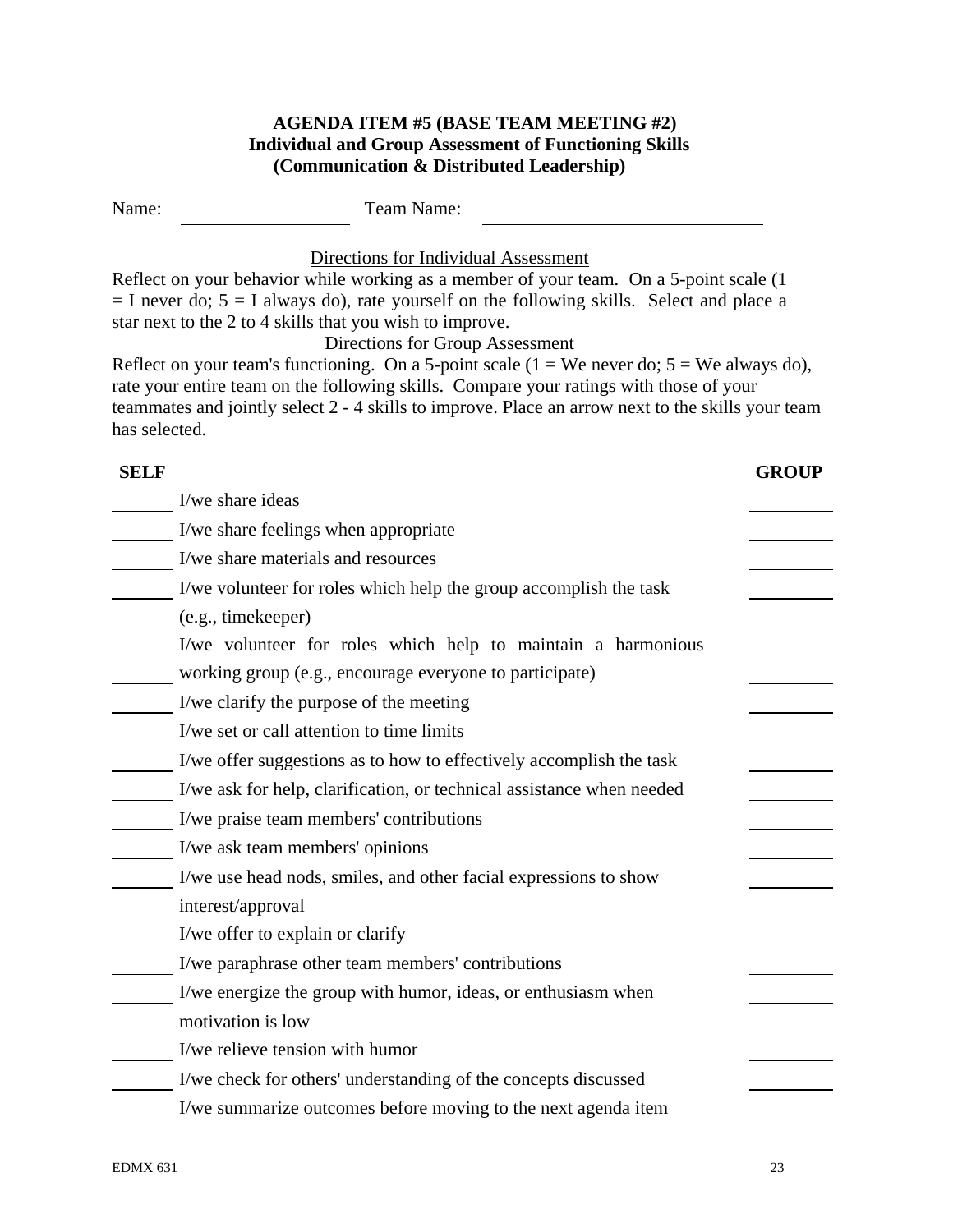# **AGENDA ITEM #3 CONTINUTED "Possible Ideas" for Dealing with Challenging Behaviors!**

# **Scenario #1 Ideas: Van Von Expert**

- 1. Set a norm about sharing or expertise (that no "territory" is sacred).
- 2. Before the meeting, get Van to agree that his expertise and knowledge of policies is critical for all members to understand. Make him the expert teacher, sharing this information up front and instructing the team as needed on the technical terms and policies.
- 3. Assign a "But Watcher" role to of pointing out whenever a "yeah but" occurs during brainstorming or other times when ideas are to be generated. Consider assigning Van this role.
- 4. Assign a "Jargon Buster" role to bust anyone who uses jargon, asking for a definition of the jargon term, so all can understand and use the term in the future. Consider assigning Van this role.

# **Scenario #2 Ideas: Don Dominator**

- 1. Set a norm of "equal airtime" and balance of participation for all.
- 2. Group process norms at the end of the meeting regarding success at equal airtime.
- 3. Develop a strategy, such as a time limit for each contribution (e.g., maximum 2 minutes before the timekeeper signals time limit approaching).
- 4. Use structured strategies for decision making or contributing that ensure everyone's participation (e.g., writing down thoughts and sharing them in a round robin fashion, using a nominal group process technique where each person gets so many votes to distribute among possible choices for solutions).
- 5. Assign an "Equalizer" role to assure equitable distribution of airtime. The equalizer invites people who have not yet contributed to contribute and notes when one person has taken up more than the allotted time, saying something like, "You clearly have strong opinions on this. How about we hear from others?"
- 6. Assign a "Jargon Buster" role to bust anyone who uses jargon, asking for a definition of the jargon term, so all can understand and use the term in the future.

# **Scenario #3 Ideas: Wilma Wanderlust**

- 1. Create a public agenda. Post the agenda to the wall for all to view during the meeting.
- 2. Agree upon and assign time limits to agenda items.
- 3. Assign the role of "timekeeper" or "agenda minder" who attends to the agenda's time limits, referring to the topic and time limit to bring to discussion back on topic. Consider assigning Wilma this role.
- 4. Assign the role of "bird walk minder" to specifically note when anyone gets off topic (e.g., "We're straying from the topic, which is….") and direct the conversation back to the topic and outcomes needed. Consider assigning Wilma this role.
- 5. Structure a mid-meeting group processing check on how people are feeling about progress moving through the agenda and if there is any discomfort with topics or discussions.

# **STOP AND GO BACK TO AGENDA FOR SCENARIO #4**

# **Scenario #4 Ideas: Rita Reluctant**

- 1. Set a norm of "equal airtime" and balance of participation for all.
- 2. Jigsaw some the work into individual assignments, so that Rita has something necessary and concrete to report, so she is compelled to contribute her unique part.
- 3. Assign an "Equalizer" role to assure equitable distribution of airtime. The equalizer invites people who have not yet contributed to contribute.
- 4. Use structured strategies for decision-making or contributing that prompts everyone's contribution (e.g., writing down thoughts and sharing them in a round robin fashion, requesting at least one idea per person for a solution).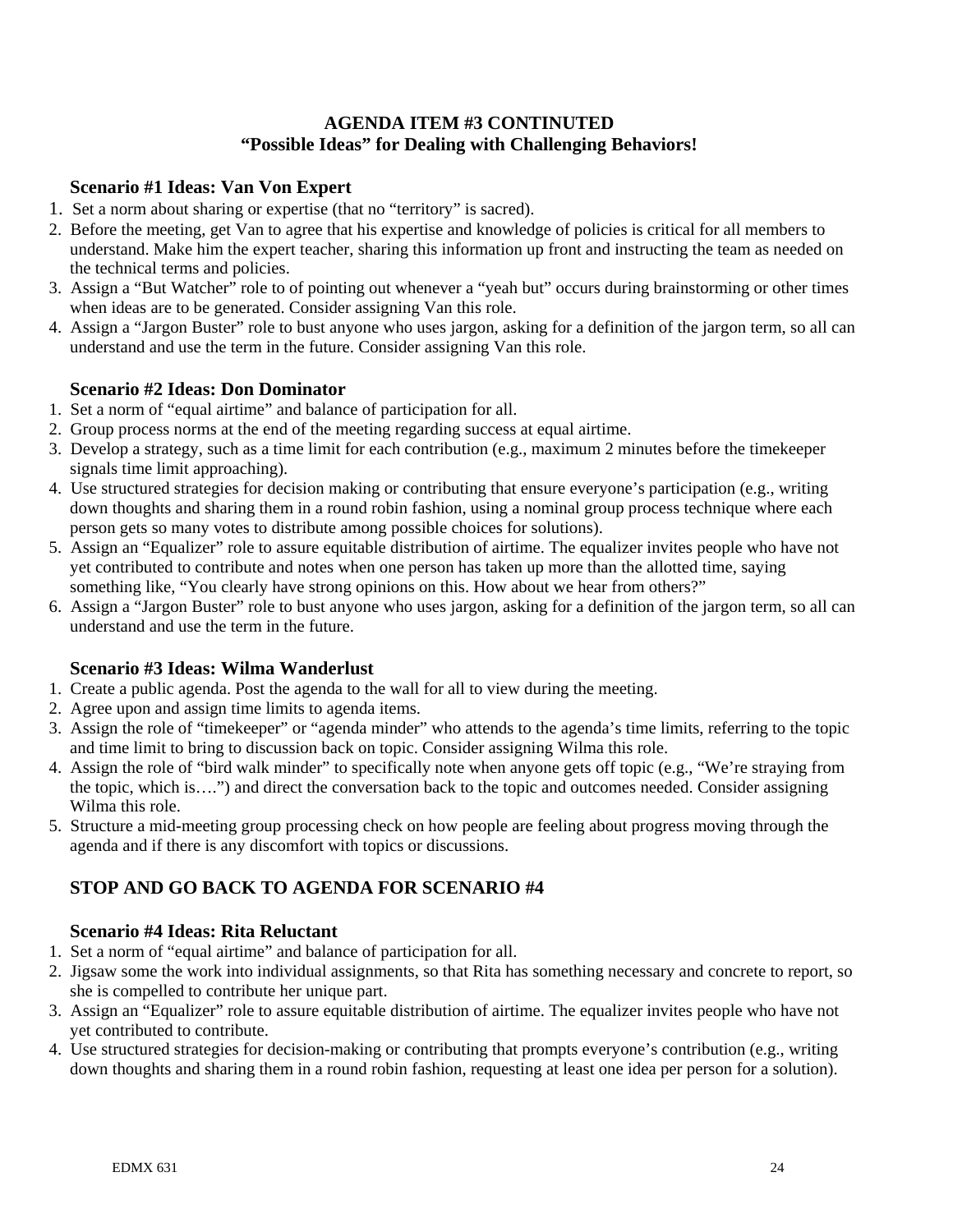|                   |                                    | <b>Base Team Meeting #3</b>        |                                        |
|-------------------|------------------------------------|------------------------------------|----------------------------------------|
| Place of Meeting: |                                    |                                    |                                        |
| Date:             |                                    |                                    |                                        |
| Time:             |                                    |                                    |                                        |
| Persons Present:  |                                    | Absentees:                         | Others Who Need to Know:               |
|                   |                                    |                                    |                                        |
|                   |                                    |                                    |                                        |
|                   |                                    |                                    |                                        |
|                   |                                    |                                    |                                        |
| Roles:            | Today                              |                                    | <b>Next Meeting</b>                    |
| Recorder          |                                    | Birthday closest to New Year's Eve | Assigned at start of Base Team Mtg. #4 |
| Timekeeper        | First to the left of Recorder      |                                    | Assigned at start of Base Team Mtg. #4 |
| Jargon buster     | Second to the left of Recorder     |                                    | Assigned at start of Base Team Mtg. #4 |
| Equalizer         | Third to the left of the Recorder  |                                    | Assigned at start of Base Team Mtg. #4 |
| Encourager        | Fourth to the left of the Recorder |                                    | Assigned at start of Base Team Mtg. #4 |
| Other?            |                                    |                                    |                                        |
|                   |                                    |                                    |                                        |

# **AGENDA**

# **SUGGESTED ITEMS TIME LIMITS**

# 1. Review agenda and assign roles. Identify the social skill(s)/norms that the  $\sim$  5 min team wishes to focus upon/practice at this meeting.

- 2. Reread pages 106 111 of Smith et al. Chapter 4. Examine the San Diego or 15 min North Coastal Consortium for Special Education (NCCSE) IEP form and identify where required components of an IEP (listed on page 107) appear in this IEP format. Highlight and label the components on the form itself.
- 3. Determine how the NCCSE, San Diego, or your team's chosen district IEP 40 min and ITP plan form ensures that a) the following topics are discussed and b) family/child input is solicited and considered. Highlight in a different color that for Item #2 the item/prompt on the form that ensures a) and b) above and label it with the letters below (e.g., 3a, 3k, 3p). If the form does not prompt the IEP team to discuss a topic, what would you do (e.g., add to the form) to assure attention to the topic? Specifically, write a paragraph explaining your actions in a meeting to prompt discussion of each topic NOT addressed on the IEP. Include these written responses with the highlighted forms in your base team notebook for Base Team Meeting #3.

**SUGGESTED**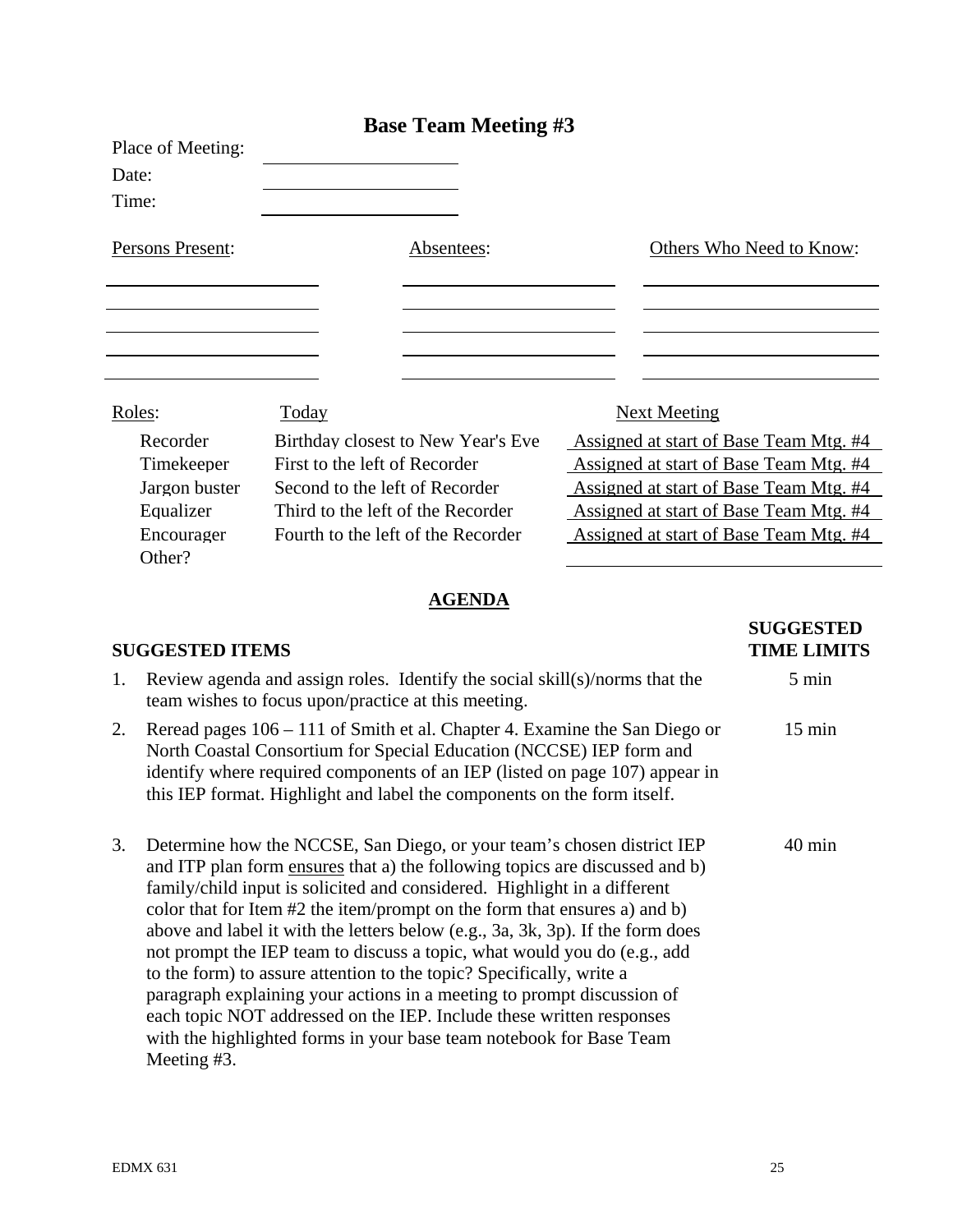- a) Participation in district & statewide assessments
- b) Transition from early childhood to school-age programs
- c) Transition planning and services from age 16
- d) Plan for behavior, if IEP team has a concern
- e) Extended school year services, if determined as needed
- f) Assistive technology
- g) Frequency of progress reports to parents
- h) IEP participation of general education teacher (who knows the child)
- i) Assessments are done in the child's primary language
- j) Parents/guardians provided translation in primary language in the meeting
- k) For English learners, are goals and objectives "linguistically appropriate" (i.e., at the learner's level of English language development)
- l) Inclusion of students as members and advocates on the IEP team
- m) Discussion of continuum of options with IEP team members
- n) Access to the core general education curriculum through provision of supports, accommodations, adaptations, and modifications
- o) Communication of supports and services and accommodations and modifications to the general education teachers
- p) Parent concerns and desires regarding student education and extra curricular activity participation
- 4. With this entire meeting in mind, AS A GROUP rate your team as a 5 min whole, on the **Formulating Skills** (Creativity Skills) using the *Individual and Group Assessment of Formulating Skills* form. Describe in writing each of your individual creativity behaviors that helped you to accomplish the tasks assigned in this meeting
- 5. Assign roles for next meeting. Be sure each person has a role not yet tried. 5 min

# **TOTAL TIME** 70 min

# **MINUTES OF OUTCOMES & HOMEFUN**

| <b>Action Items:</b> | <b>Person(s) Responsible?</b>                                                                                                                                             | By When? |
|----------------------|---------------------------------------------------------------------------------------------------------------------------------------------------------------------------|----------|
| <b>HOMEFUN</b>       |                                                                                                                                                                           |          |
| <b>Individual</b>    | Study agenda and materials for Team Meeting #4.<br>Research and electronically compose responses to assigned<br>scenarios. E-mail responses to teammates prior to meeting |          |
| <b>Team</b>          | Bring <i>Composite of Laws</i> book AND/OR computer(s)<br>with internet access to the Composite website.                                                                  |          |
|                      | <b>AGENDA BUILDING FOR NEXT MEETING</b>                                                                                                                                   |          |

Date: Location:

Start Time:

**SEE AGENDA FOR MEETING #4**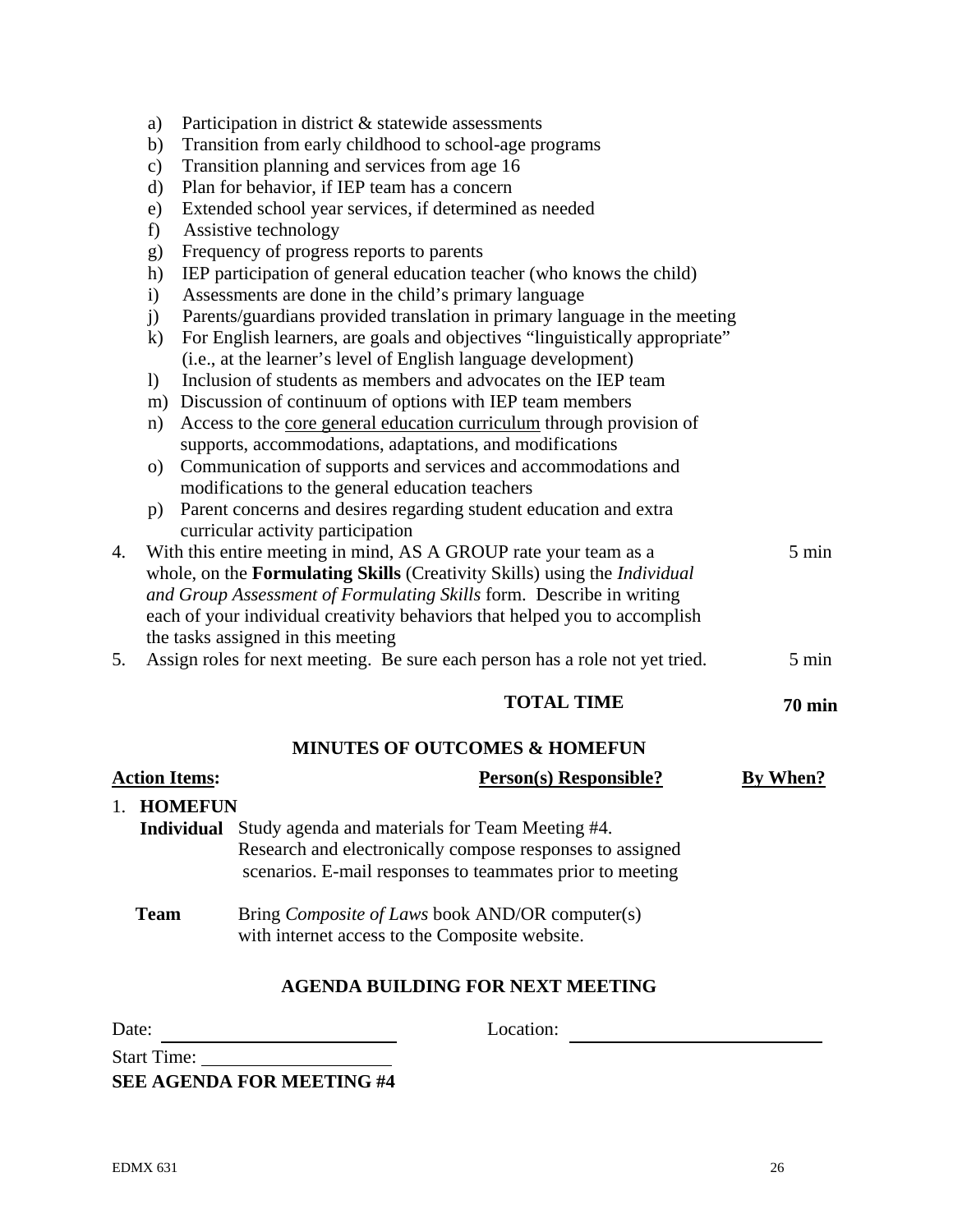# **AGENDA ITEM #4 (BASE TEAM MEETING #3) Individual and Group Assessment of Formulating Skills (Decision-Making & Creative Problem Solving)**

| Name:         | Team Name:                                                                                                                                                                                                                                                                                                                       |
|---------------|----------------------------------------------------------------------------------------------------------------------------------------------------------------------------------------------------------------------------------------------------------------------------------------------------------------------------------|
|               | Directions for Individual Assessment<br>Reflect on your behavior while working as a member of your team. On a 5-point scale $(1 = I$<br>never do; $5 = I$ always do), rate yourself on the following skills. Select and place a star next to<br>the 2 to 4 skills that you wish to improve.                                      |
| has selected. | Directions for Group Assessment<br>Reflect on your team's functioning. On a 5-point scale $(1 = We never do; 5 = We always do)$ ,<br>rate your entire team on the following skills. Compare your ratings with those of your<br>teammates and jointly select 2 - 4 skills to improve. Place an arrow next to the skills your team |
| <b>SELF</b>   | <b>GROUP</b>                                                                                                                                                                                                                                                                                                                     |
|               | I/we seek accuracy of information by adding to or questioning                                                                                                                                                                                                                                                                    |
|               | <b>Summaries</b>                                                                                                                                                                                                                                                                                                                 |
|               | I/we seek elaboration by relating to familiar events or asking how                                                                                                                                                                                                                                                               |
|               | material is understood by others                                                                                                                                                                                                                                                                                                 |
|               | I/we ask for additional information or rationale                                                                                                                                                                                                                                                                                 |
|               | I/we seek clever ways of remembering ideas and facts (e.g., posters,                                                                                                                                                                                                                                                             |
|               | visuals, notes, mnemonic devices, public agendas)                                                                                                                                                                                                                                                                                |
|               | I/we ask other members why and how they are reasoning                                                                                                                                                                                                                                                                            |
|               | I/we encourage the assigning of specific roles to facilitate better                                                                                                                                                                                                                                                              |
|               | group functioning (e.g., process observer)                                                                                                                                                                                                                                                                                       |
|               | I/we ask for feedback in a non-confrontational way                                                                                                                                                                                                                                                                               |
|               | I/we help to decide the next steps for the group                                                                                                                                                                                                                                                                                 |
|               | I/we diagnose group difficulties regarding tasks                                                                                                                                                                                                                                                                                 |
|               | I/we diagnose group difficulties regarding interpersonal problems                                                                                                                                                                                                                                                                |
|               | I/we encourage the generation and exploration of multiple solutions                                                                                                                                                                                                                                                              |
|               | to problems through the use of creative problem-solving strategies                                                                                                                                                                                                                                                               |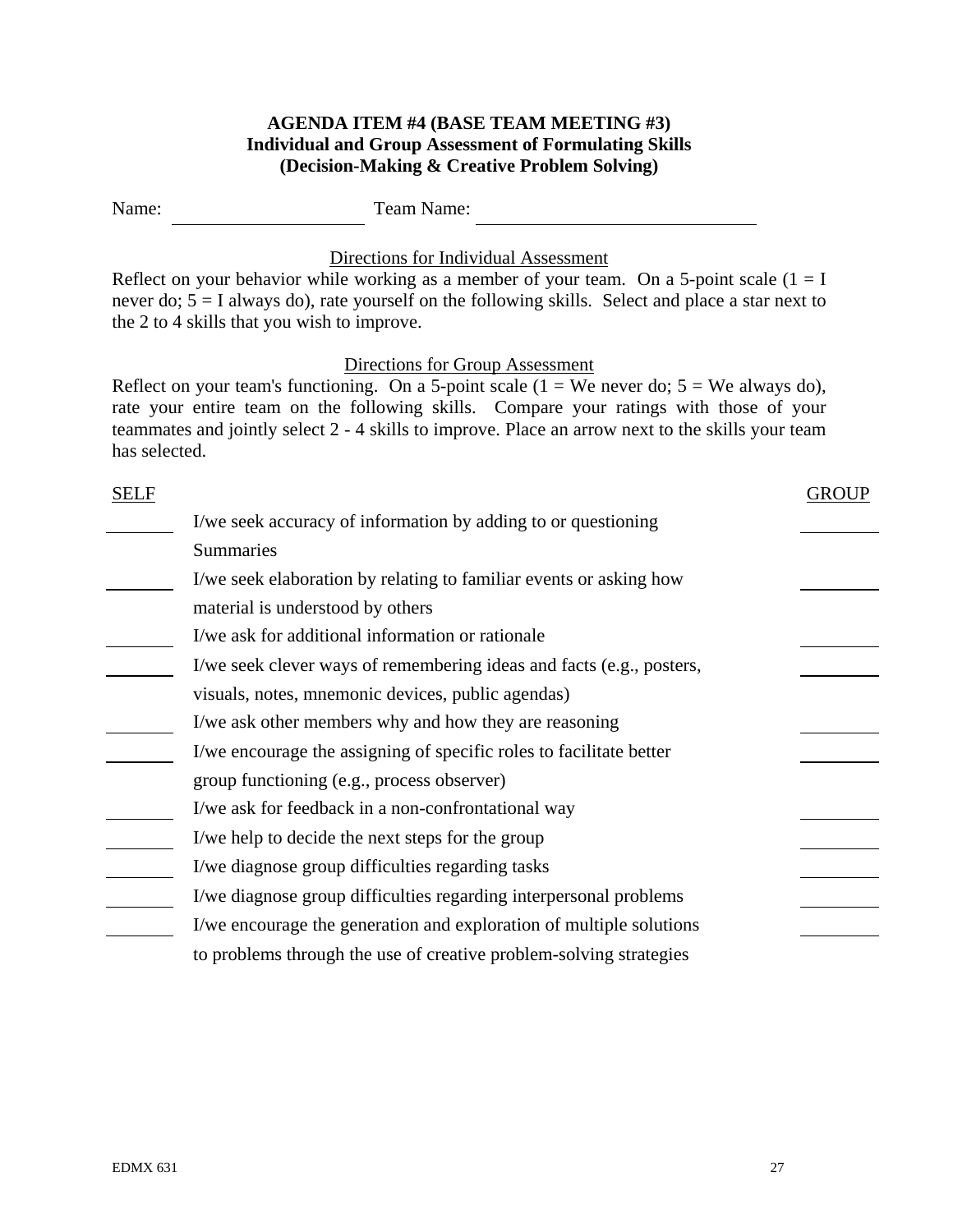# **Base Team Meeting #4**

# **AGENDA – PART 1 (In-Class Introduction)**

|    | <b>ITEMS</b>                                                                                                                                                                                                                                                                                                                                                                                                                                                                                                                                                       | <b>SUGGESTED</b><br><b>TIME LIMITS</b> |
|----|--------------------------------------------------------------------------------------------------------------------------------------------------------------------------------------------------------------------------------------------------------------------------------------------------------------------------------------------------------------------------------------------------------------------------------------------------------------------------------------------------------------------------------------------------------------------|----------------------------------------|
| 1. | The focus of this meeting is to learn to maneuver your way through the<br>"California Special Education Program: A Composite of Laws." By<br>using this resource, each team member will become familiar with the<br>information that is contained within. If you have a hard copy of the<br>composite, use the Index and Table of Contents to find the necessary<br>information to answer the scenarios. For Sample Practice scenarios,<br>locate the sections in the law that relate to and help determine the<br>answer to the questions posed by the scenarios. | $25 \text{ min}$                       |
| 2. | The 14 actual scenarios are divided evenly among base team members.<br>Each person is to locate the sections in California law that address each<br>particular scenario's issue and compose, in writing, a legally defensible<br>solution or answer to the scenario. Record the reference codes and (if<br>hard copy) the page number used to derive the response, so that you can<br>easily locate and share them with your other base team members.                                                                                                              | $10 \text{ min}$                       |
| 3. | Agree upon a date to reconvene to share, compare, and agree upon<br>answers to all 14 scenarios. Come to Base Team Meeting Part 2<br>prepared, by having e-mailed responses to teammates in advance and<br>by bringing a jump drive with digital representations of your responses.<br>Be prepared to defend and revise your responses based upon the<br>Composite of Laws and other findings (e.g., $P \& A$ SERR Q $\& A$ )                                                                                                                                      | 5 min                                  |

# **AGENDA – PART 2**

Reconvene to complete all scenarios and product a single shared, agreed-upon document. Prepare to share results in class.

| Place of Meeting: |       |            |                          |
|-------------------|-------|------------|--------------------------|
| Date:             |       |            |                          |
| Time:             |       |            |                          |
| Persons Present:  | Late: | Absentees: | Others Who Need to Know: |
|                   |       |            |                          |
|                   |       |            |                          |
|                   |       |            |                          |
|                   |       |            |                          |
|                   |       |            |                          |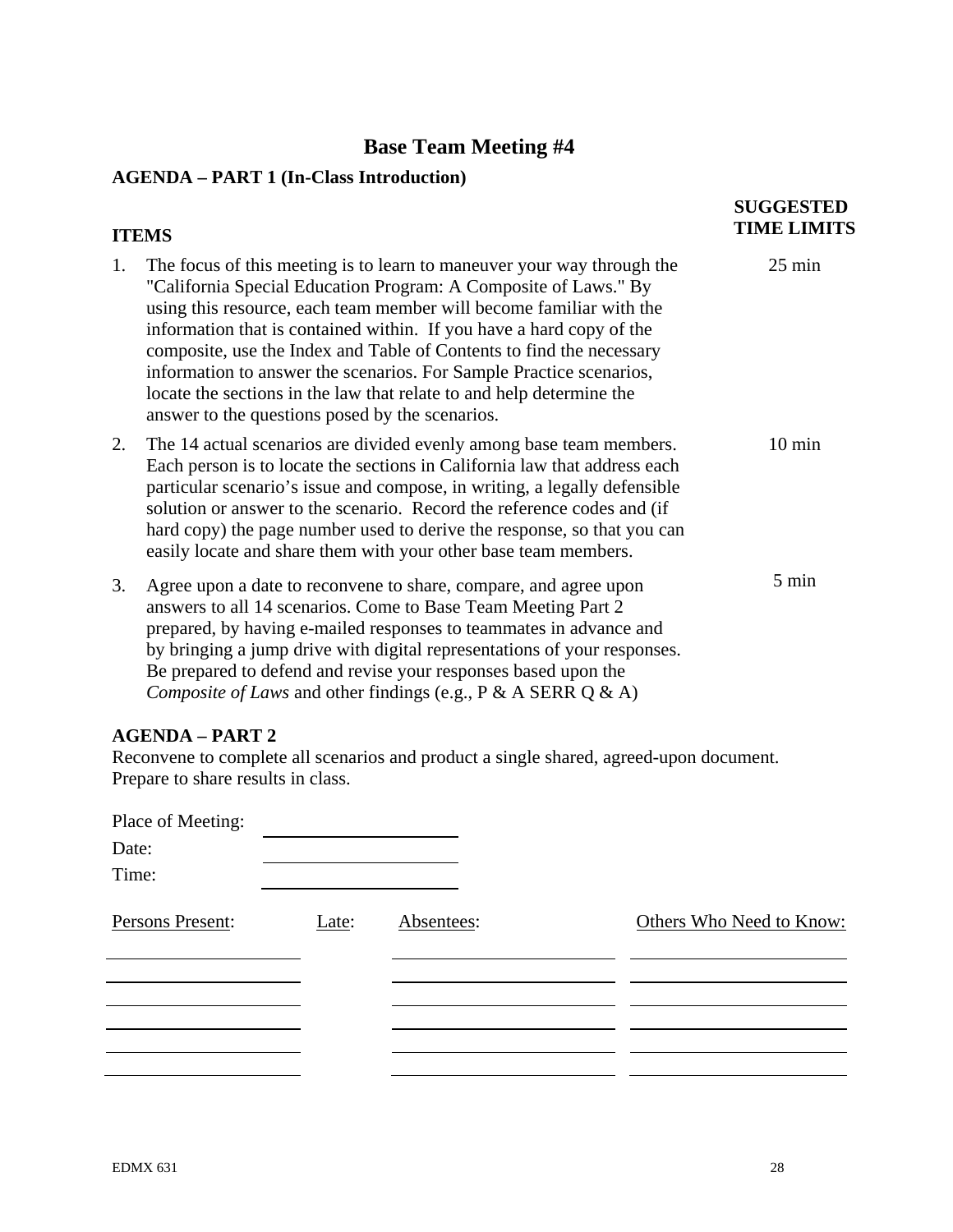# **Roles:**

| Recorder      | Person who has the most brothers and sisters |  |
|---------------|----------------------------------------------|--|
| Timekeeper    | First person to the right of the Recorder    |  |
| Jargon buster | Second person to the right of the Recorder   |  |
| Equalizer     | Third person to the right of the Recorder    |  |
| Encourager    | <b>Remaining Team Member</b>                 |  |
| Other?        |                                              |  |

# **ITEMS**

# **TIME LIMITS**

|    | <b>TTEMS</b>                                                                                                                                                                                                                                                                                                                                                                                                                                                                                                                                                                                                                                      | <b>SUGGESTED</b><br><b>TIME LIMITS</b> |
|----|---------------------------------------------------------------------------------------------------------------------------------------------------------------------------------------------------------------------------------------------------------------------------------------------------------------------------------------------------------------------------------------------------------------------------------------------------------------------------------------------------------------------------------------------------------------------------------------------------------------------------------------------------|----------------------------------------|
| 1. | Review the agenda and assign roles. Identify 2 social skill(s)/norms for the<br>team to focus upon or practice during this meeting.                                                                                                                                                                                                                                                                                                                                                                                                                                                                                                               | 5 minutes                              |
| 2. | For each of the 14 scenarios, the "discovery" of the relevant sections of the<br>Composite is lead by the team member( $s$ ) responsible for locating<br>information for that scenario. If a member was unable to locate sections to<br>provide an adequate answer to the scenario, search for key words and<br>responses in the relevant SERR chapter or other web or pdf sources. For all<br>scenarios, the base team as a whole will locate Composite information<br>during the meeting to verify accuracy of and agreement on each response.<br>For each scenario, team members are to come to consensus as to the answer<br>to the question. | 70 minutes                             |
| 3. | Process by following the directions for "Self" and "Group" on the<br>"Fermenting Skill" checklist.                                                                                                                                                                                                                                                                                                                                                                                                                                                                                                                                                | 3 minutes                              |
|    | Discuss how well the team members fulfilled their roles and social skills<br>the group set at the beginning of the meeting.                                                                                                                                                                                                                                                                                                                                                                                                                                                                                                                       | 5 minutes                              |
|    | On a 5-point scale (5 = Absolutely; $1 = Not$ at all true), first rate yourself<br>individually and then collectively on the following two items. Discuss<br>results and record them in Base Team Meeting #4 minutes.                                                                                                                                                                                                                                                                                                                                                                                                                             | 5 minutes                              |
|    | "I/We came to Base Team Meeting #4 prepared with answers to the<br>questions that each of us had been assigned,"                                                                                                                                                                                                                                                                                                                                                                                                                                                                                                                                  |                                        |
|    | "After discussing what each of us researched for each question, I/we<br>integrated my/our answers into team agreed-upon answers."                                                                                                                                                                                                                                                                                                                                                                                                                                                                                                                 |                                        |
| 4. | Assign roles for last base team meeting to take place in class. Be sure each<br>person takes on a role that s/he has not taken on previously.                                                                                                                                                                                                                                                                                                                                                                                                                                                                                                     | $2 \text{ min}$                        |
|    | <b>PART 2 TOTAL TIME</b>                                                                                                                                                                                                                                                                                                                                                                                                                                                                                                                                                                                                                          | <b>90 min</b>                          |

**PART 2 TOTAL TIME 90 min**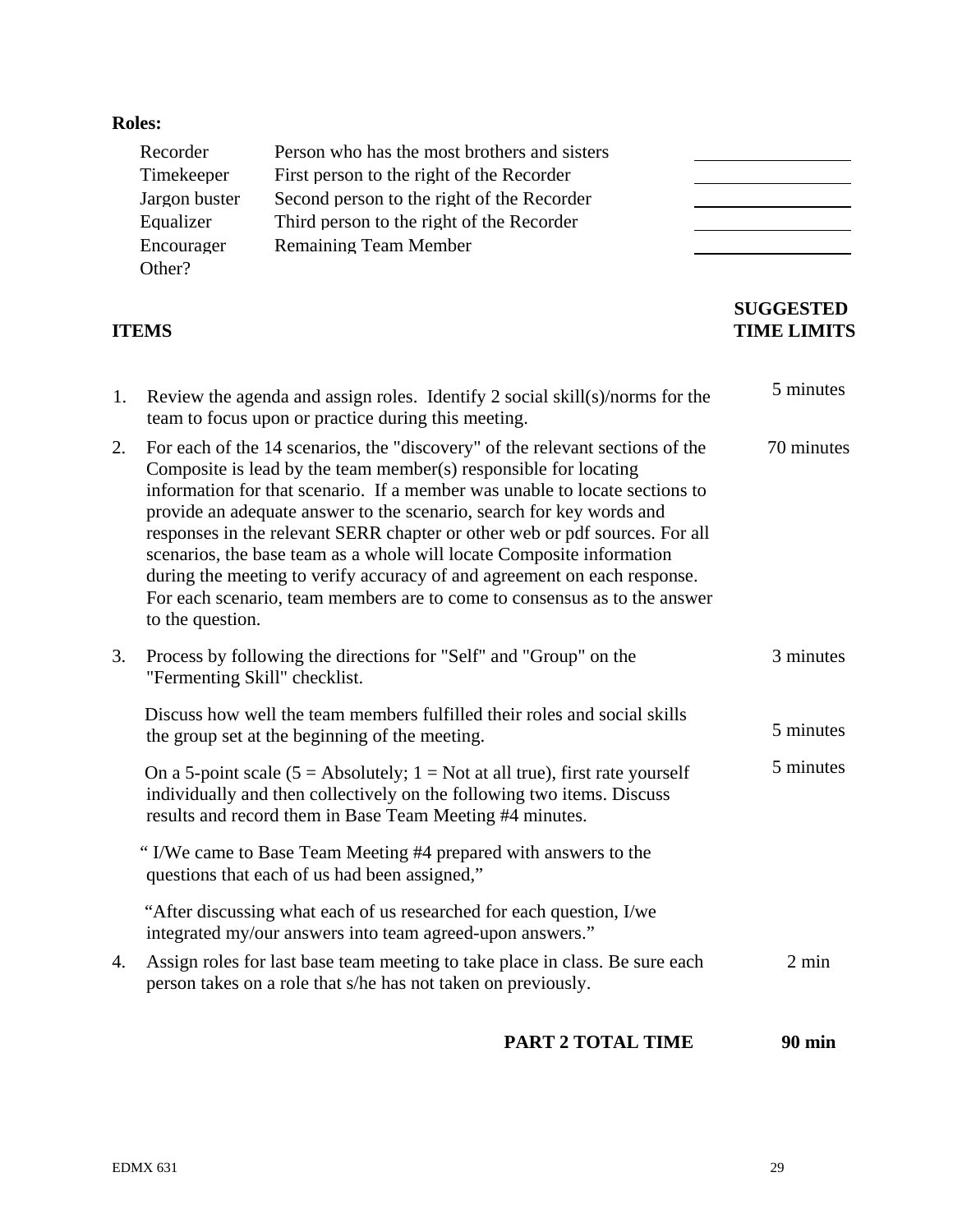#### **BASE TEAM MEETING #4, PART 2 AGENDA ITEM #2**

EDUCATION CODE – PART 30 **Legislation (EC)** 

CALIFORNIA CODE – TITLE 5 **Regulations (CCR)** 

# **CASE SCENARIO JIGSAW**

# **CALIFORNIA SPECIAL EDUCATION PROGRAMS: A COMPOSITVE OF LAWS http://www3.scoe.net/speced/laws\_search/searchLaws.cfm (CDE website)**

**Directions:** For each of 14 scenarios, use the Composite of Laws to locate relevant sections and pages of legislation (Ed Code 30) and regulations (Title 5) that offer answers to the questions posed in the scenarios. First formulate key terms and concepts (e.g. continuum of services, FAPE, IEP team) that relate to the scenario and then search for these on the composite website. If you have a hard copy of the *Composite of Laws*, first look at the Table of Contents and Index (Section M), then thumb through the Ed Code 30 & Title 5 sections for language that relates to the scenario and accompanying questions. For each scenario, compose a detailed narrative to answer the question. Reference the relevant sections (Ed Code  $=$  **EC**, Title  $5 = CCR$ ) and (if using a hard copy of the Composite) the page numbers that help to answer the questions based upon legislation and regulations. You also may use the *Special Education Rights and Responsibilities* website to search for answers, as well as any other website (e.g., NICHCY, CA or federal regulations website) to find information to best answer the question. Be sure to reference these sources as well in your responses.

In preparation for your base team meeting, compose responses as word documents, e-mail them to teammates, and bring them on a flash drive and/or on your computer. This will allow your responses to be modified and integrated with teammates' responses. Be prepared to explain and defend your responses with reference to the citations from the composite or other sources.

# **Sample Practice Scenarios A & B:**

A. *A potential new resident of the district requests assurance that the district's schools will provide an appropriate special education program and related services to his middle school child who has an identified disability.* 

# **What in the laws and regulations helps the district provide such assurances? Where did you find the information? Which sections?** (And which page(s), if hard copy?)

B. *A district psychologist completes an evaluation on a child and decides the student should be eligible for and receive special education services because of serious emotional disturbance. He asks the child's team members individually to sign off on the statement of eligibility on the evaluation team report.* 

# **Is this the correct procedure? Why or why not? Where did you find the information? Which sections?** (And which page(s), if hard copy?)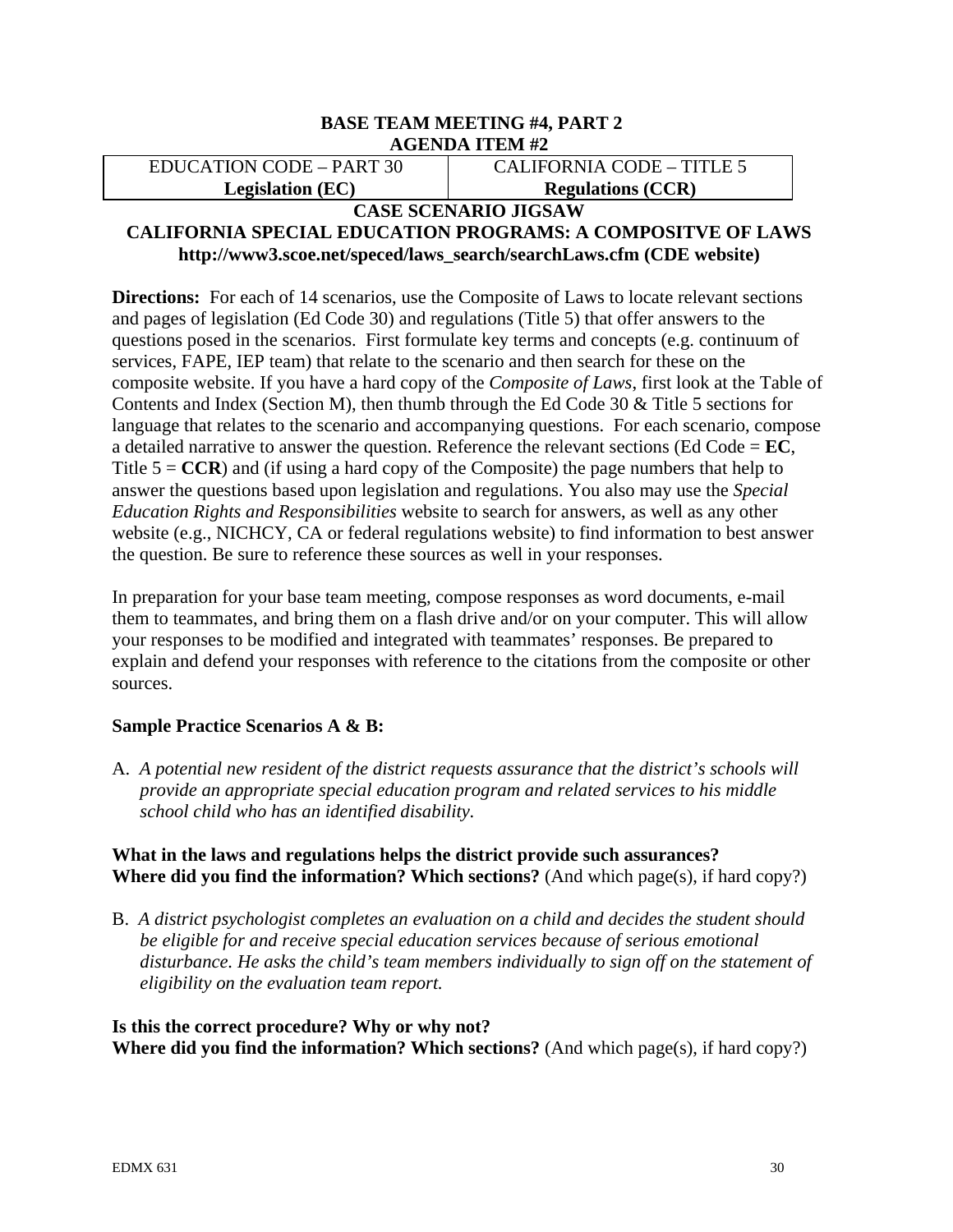# **CASE SCENARIOS FOR BASE TEAM #4**

1. *There is a question as to whether a surrogate parent should be at an IEP meeting.*  **Under what conditions is a school required to have a surrogate parent at a meeting? Where did you find the information? Which sections? (And which page(s), if hard copy?)** 

2. *A parent of a child eligible for special education calls the principal and asks to have her child's records, including all medical and psychological records, sent to the new school district where their family is moving.* 

**What should be the school district's response? Where did you find the information? Which sections?** (And which page(s), if hard copy?)

3. *A parent walks into the school and demands to review all of the school's records on her child that day.* 

**Which records must the district provide? In what time frame? Where did you find the information? Which sections? (And which page(s), if hard copy?)**

4. *Upon hearing that their 18-month old is experiencing developmental delays, the child's parents call the school district for further evaluation and services.* 

**How should the district respond? What services should the district provide? Where did you find the information? Which sections?** (And which page(s), if hard copy?)

5. *A child's parents read the IEP team's Assessment Report and disagree strongly with the family background section. The parents insist that a more competent psychologist reevaluate their child and that the district fire the psychologist who evaluated their son.*  **What can the school district offer the parent in place of this request?** 

**Where did you find the information? Which sections?** (And which page(s), if hard copy?)

6. *The mother of a preschool-aged child who attends a preschool in the community asks for special education services for her child. She says that the preschool director said her child would probably qualify for special education services. The mother wants her son to stay at the preschool because he has made such a good adjustment there and because he has great difficulty making transitions.* 

**What can you do for this mother? Where did you find the information? Which sections?** (And which page(s), if hard copy?)

7. *A school's Response to Intervention team, is interested in initiating a comprehensive evaluation for a student. Without any other communication with the parents, a Parent Consent for Evaluation Form is sent home to be signed ASAP.* 

**How does this procedure comply or not comply with the laws and regulations? Where did you find the information? Which sections?** (And which page(s), if hard copy?)

8. *During Kindergarten pre-registration, a five-year-old child is noticed as having significant delays in several areas of development.* 

**What should the district personnel do regarding this child?** 

**Where did you find the information? Which sections?** (And which page(s), if hard copy?)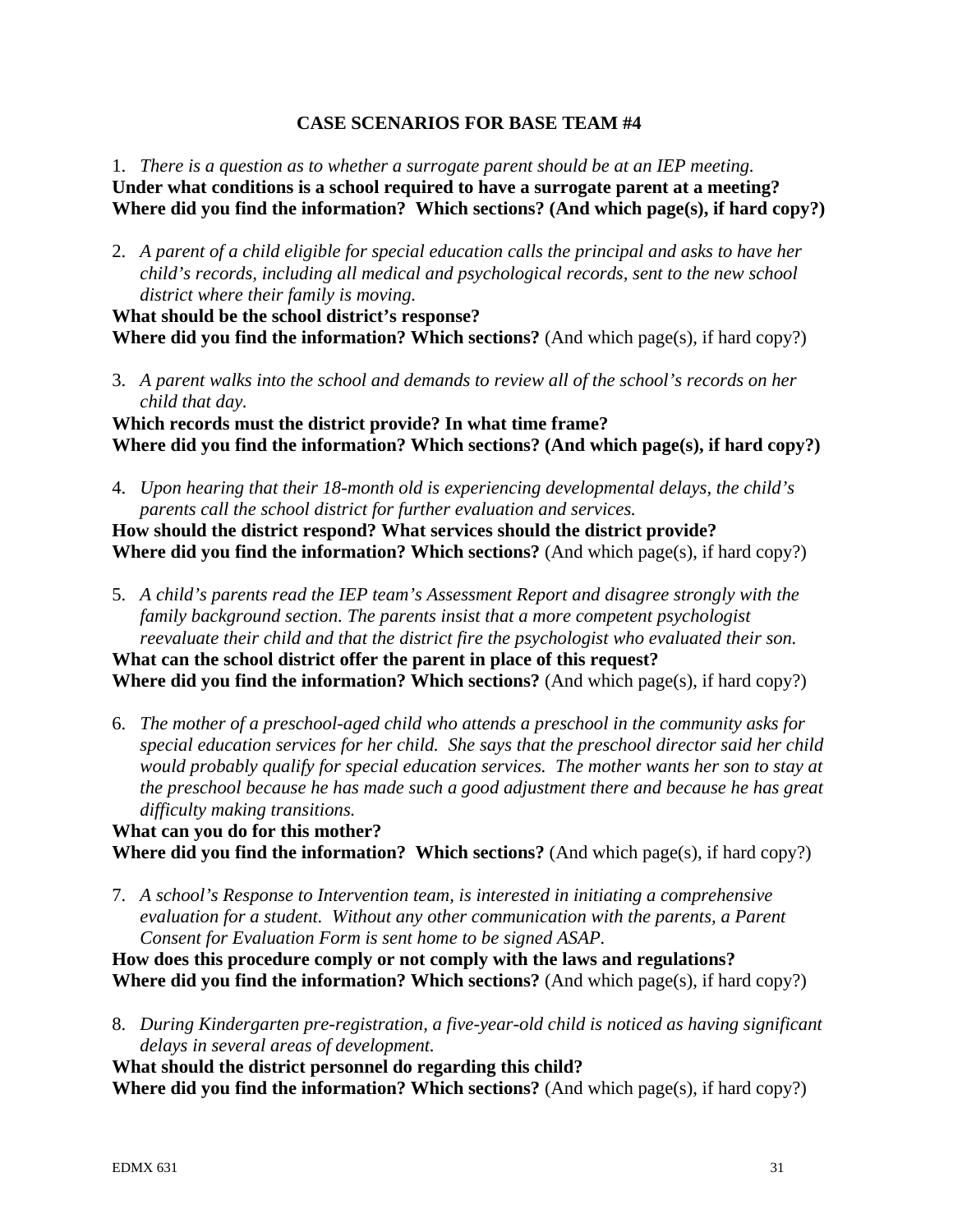9. *At an initial IEP meeting for placement of a child, a parent indicates he believes his child needs an extended school year.* 

**What should be done about the extended year "request?" Where did you find the information? Which sections?** (And which page(s), if hard copy?)

10. *A parent calls the building principal and asks for an impartial due process hearing tomorrow.* 

**What should be done, by whom, and when? Where did you find the information? Which sections?** (And which page(s), if hard copy?)

11. *A parent and new resident of the district expresses to a teacher at a PTA meeting that her second grader seems to be having difficulty in school. The parent requests help.* 

**How should the teacher and the school respond to this request? Where did you find the information? Which sections?** (And which page(s), if hard copy?)

12. *After receiving a written request for a due process hearing, the school district's superintendent responds in writing that a hearing will be held but only after a face-to-face conference with the parents and a mediation meeting with a qualified (e.g., State Department of Education-appointed) mediator.* 

**Is this procedure correct? Why or why not? Where did you find the information? Which sections?** (And which page(s), if hard copy?)

 *will turn six in August.* 13. *A child who has been receiving preschool special education services for the past two years* 

**What must her school district do for her? Where did you find the information? Which sections?** (And which page(s), if hard copy?)

 *member, who is not the parent or the child, strongly disagrees.* 14. *At the IEP eligibility determination meeting, the assessment/IEP team concludes that a child is eligible for special education in the autism (ASD) eligibility category. One team* 

**How can such disagreements be handled? What impact does this have on the ultimate determination of eligibility? Where did you find the information? Which sections?** (And which page(s), if hard copy?)